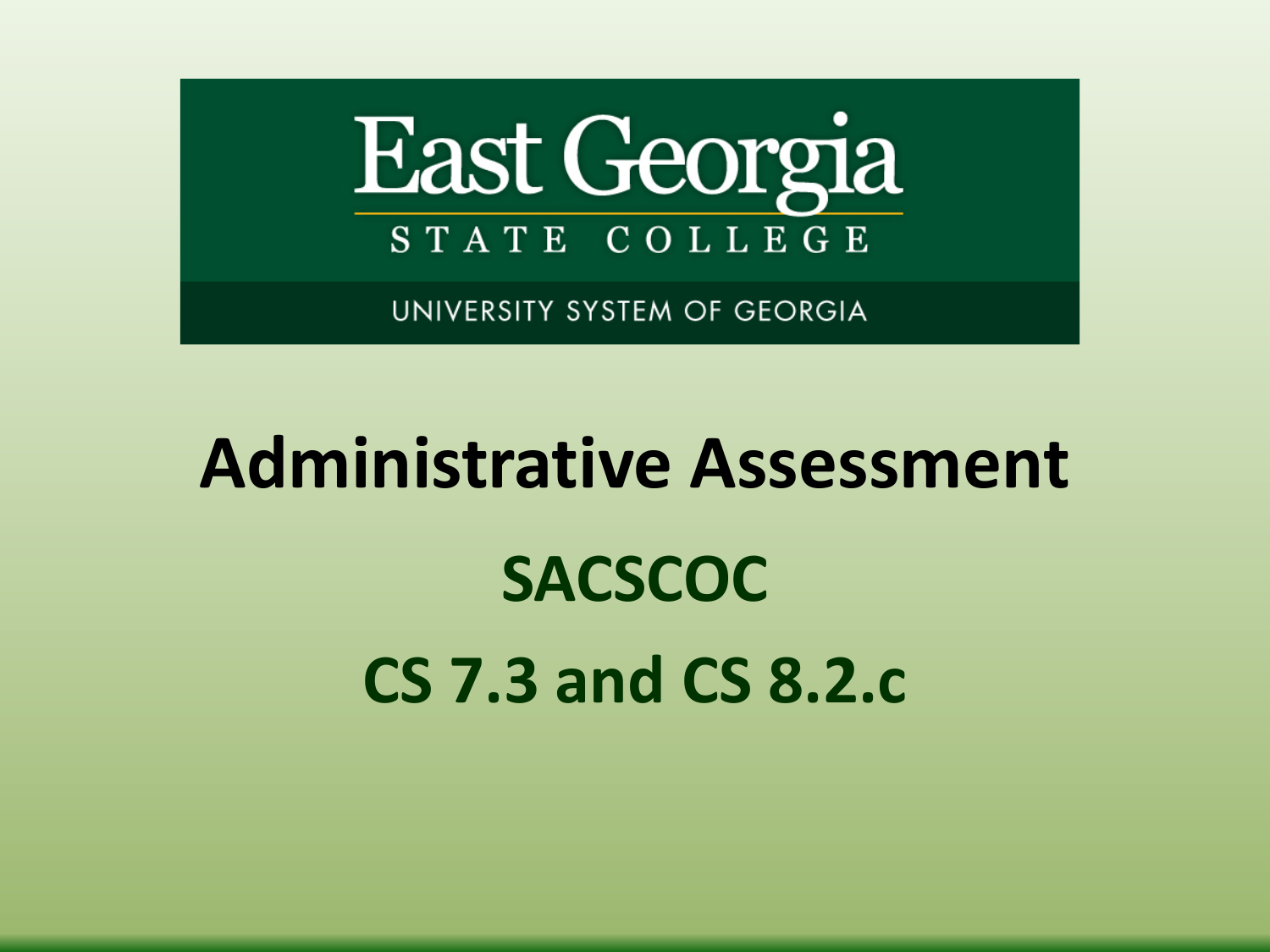## **SACSCOC Principles**

- **1. Integrity Commitment (Assumption)**
- **2. Core Requirements** 
	- **Basic, broad based, foundational requirements for accreditation**
- **3. Comprehensive Standards**
	- **Apply more specifically to the operations of the institution**
- **4. Federal Requirements** 
	- **Based on criteria outlined in federal regulations**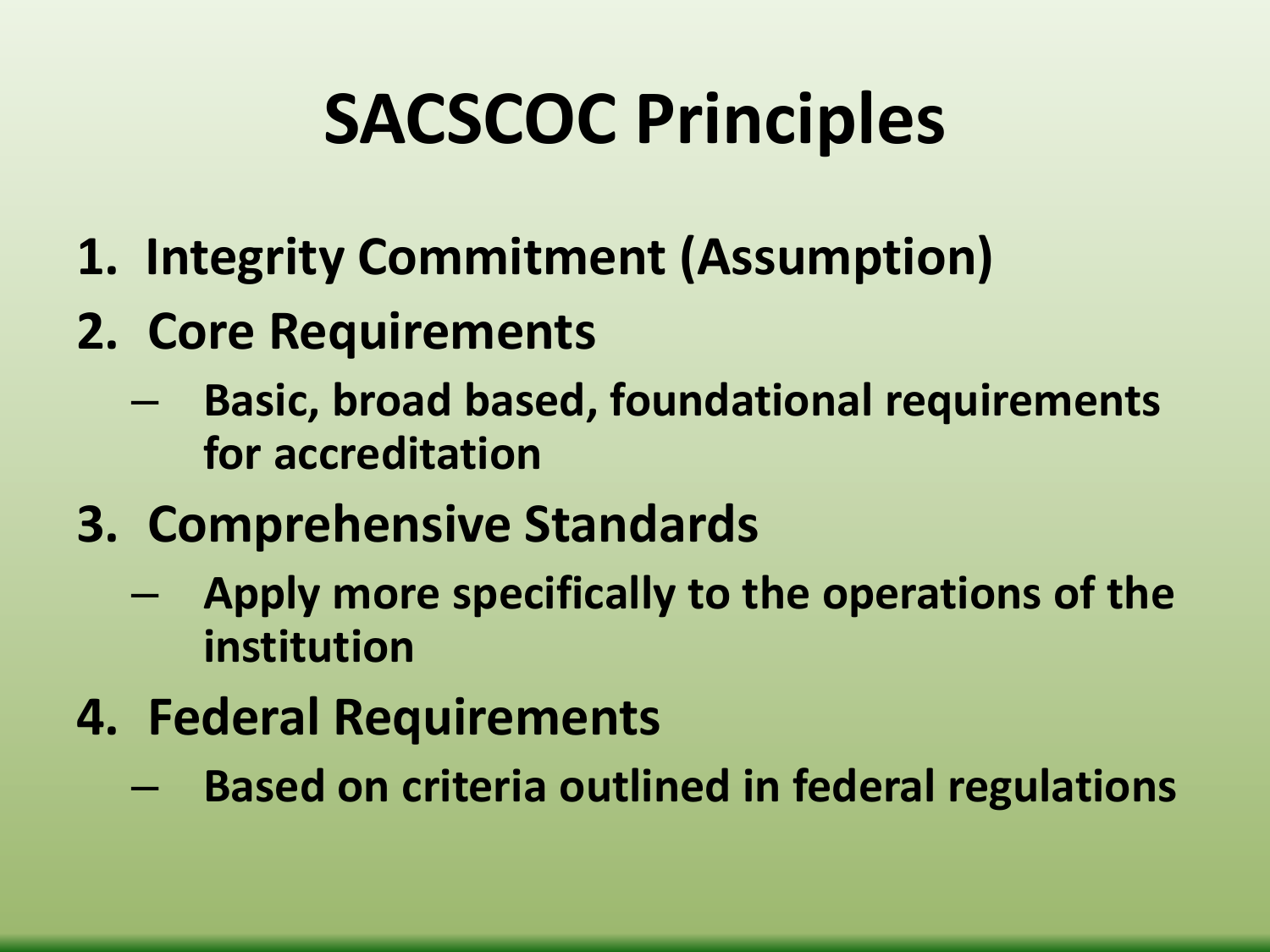## **Institutional Effectiveness**

**CS 7.3: The institution identifies expected outcomes of its administrative support services and demonstrates the extent to which the outcomes are achieved.** *(administrative effectiveness)*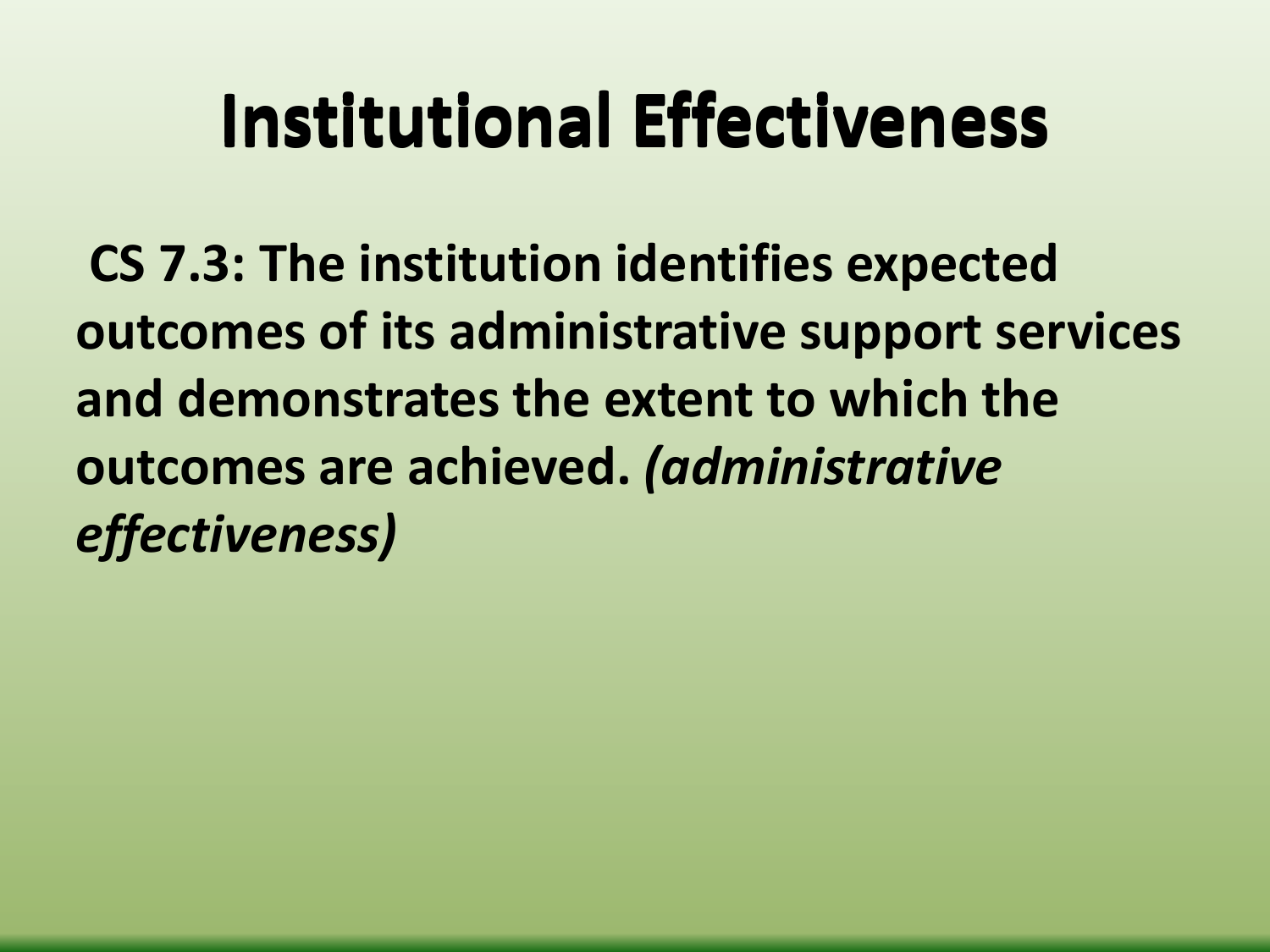## **Institutional Effectiveness**

8. Student learning and student success are at the core of the mission of all institutions of higher learning. Effective institutions focus on the design and improvement of educational experiences to enhance student learning and support student learning outcomes for its educational programs. To meet the goals of educational programs, an institution provides appropriate academic and student services to support student success.

8.2 The institution **identifies expected outcomes**, **assesses the extent to which it achieves these outcomes**, and **provides evidence of seeking improvement** based on **analysis of the results** in the areas below:

**8.2.c Academic and student services that support student success.** *(Student outcomes: academic and student services)*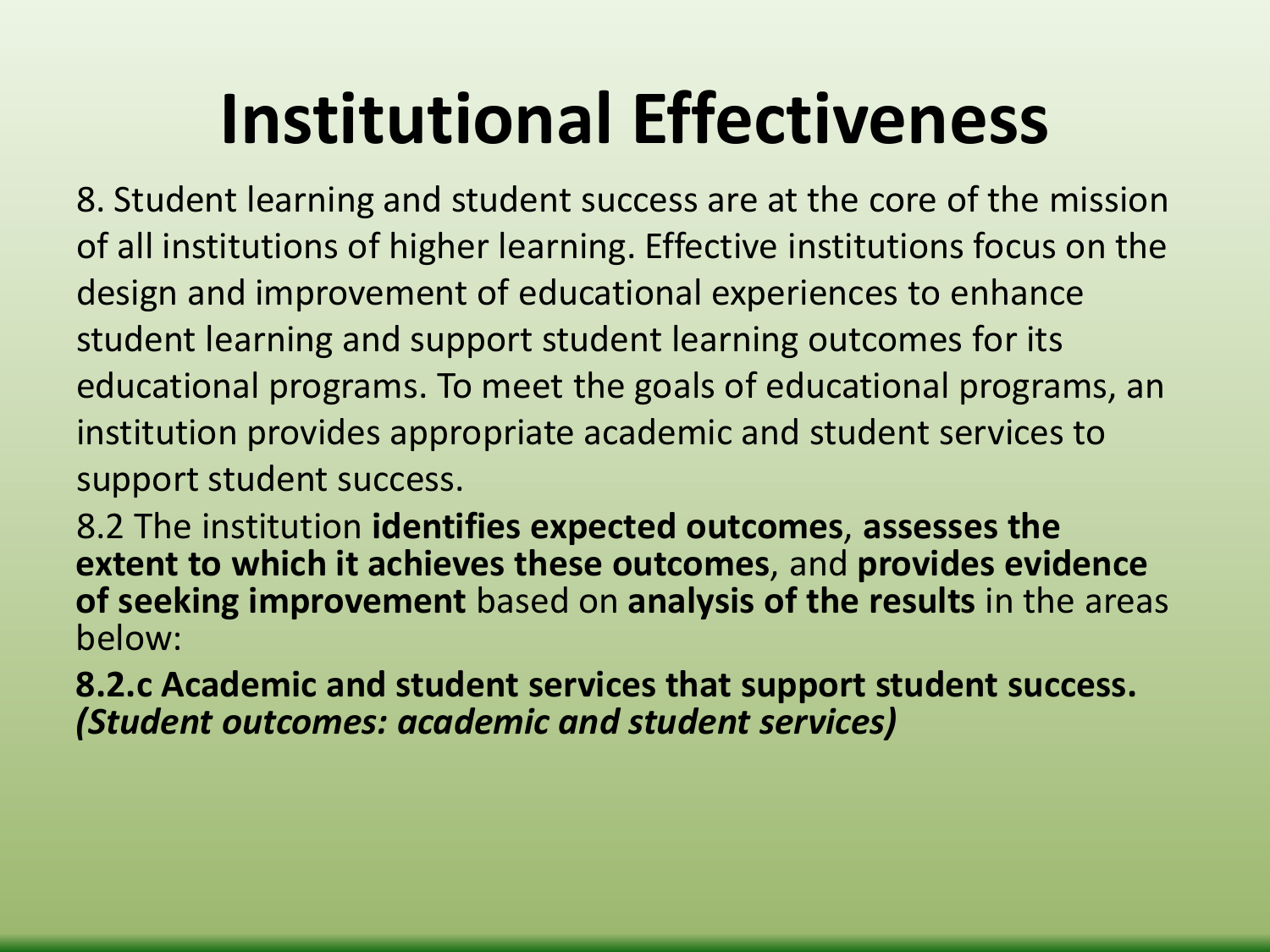#### **SACSCOC Peer Review Questions**

- **Are expected outcomes clear and measurable?**
- **Are there outcome assessment activities for each service?**
- **Are assessment findings used for service improvement?**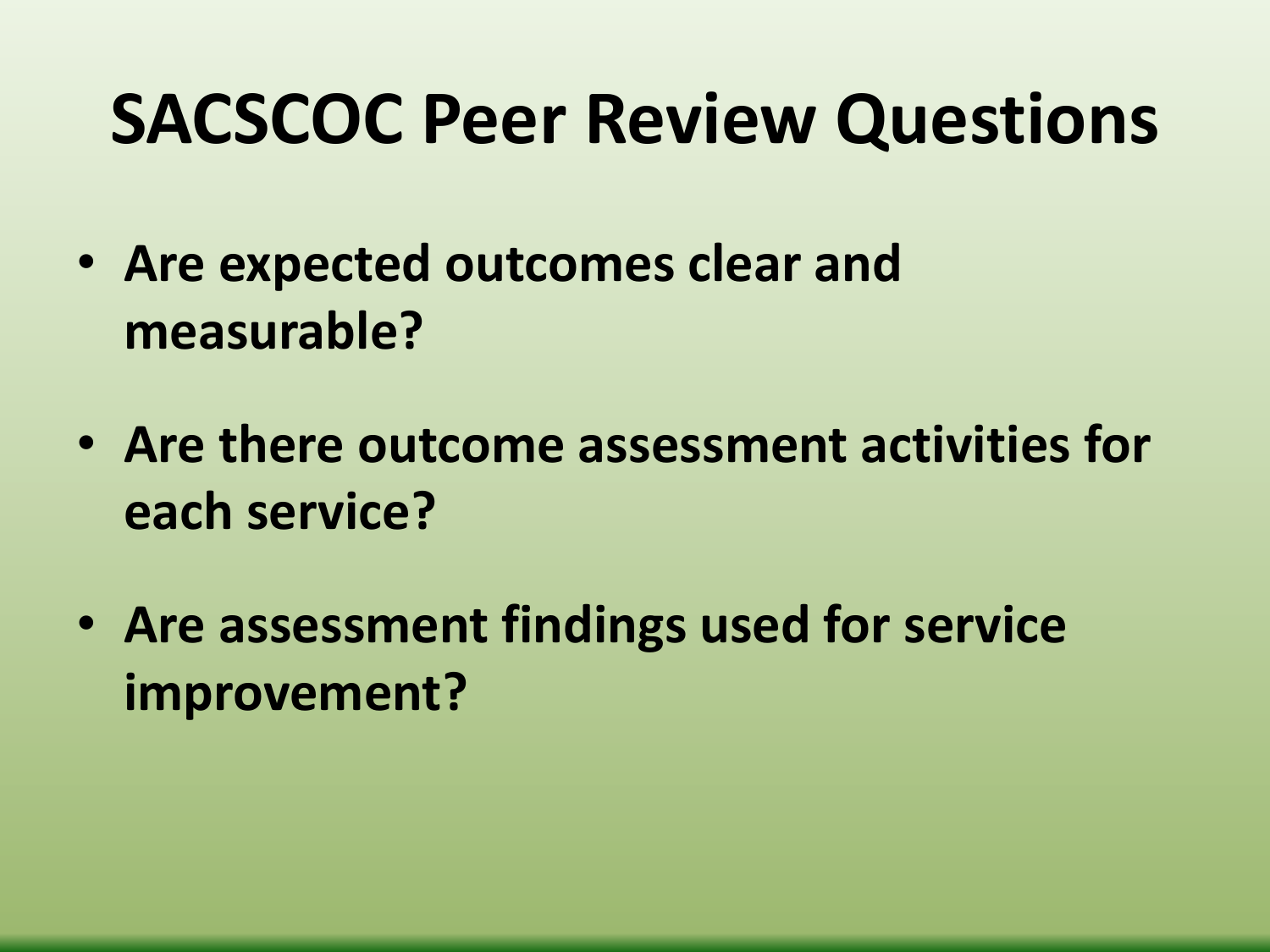## **Peer Review of Evidence**

**Evidence: Reveals trends and provides snapshot**

- **Reliable: evidence can be consistently interpreted**
- **Current: evidence supports assessment of current status**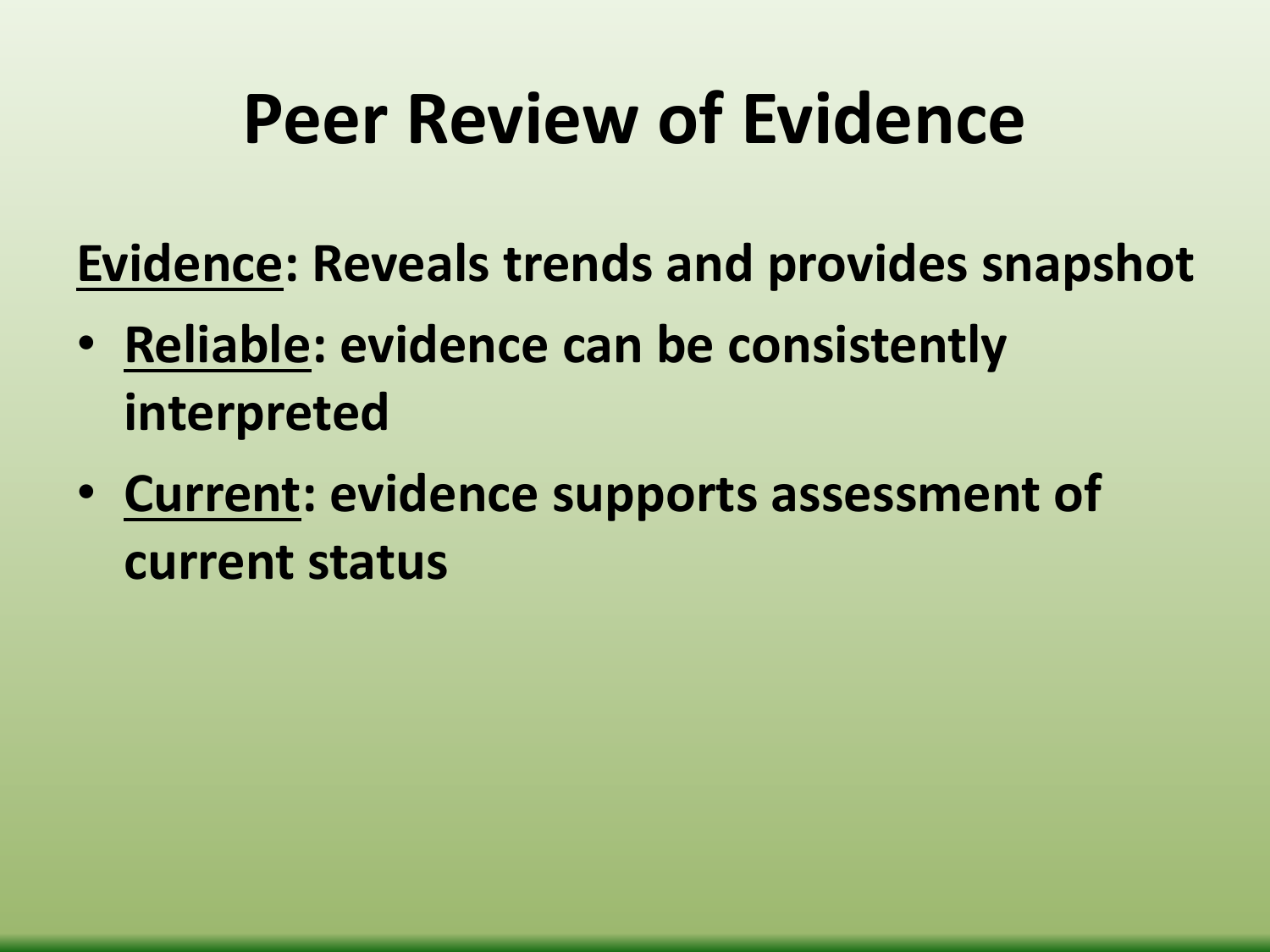## **Peer Review of Evidence**

**Evidence: Reveals trends and provides snapshot:**

- **Verifiable: evidence can be corroborated and results replicated**
- **Coherent: evidence is orderly, logical, consistent across sources**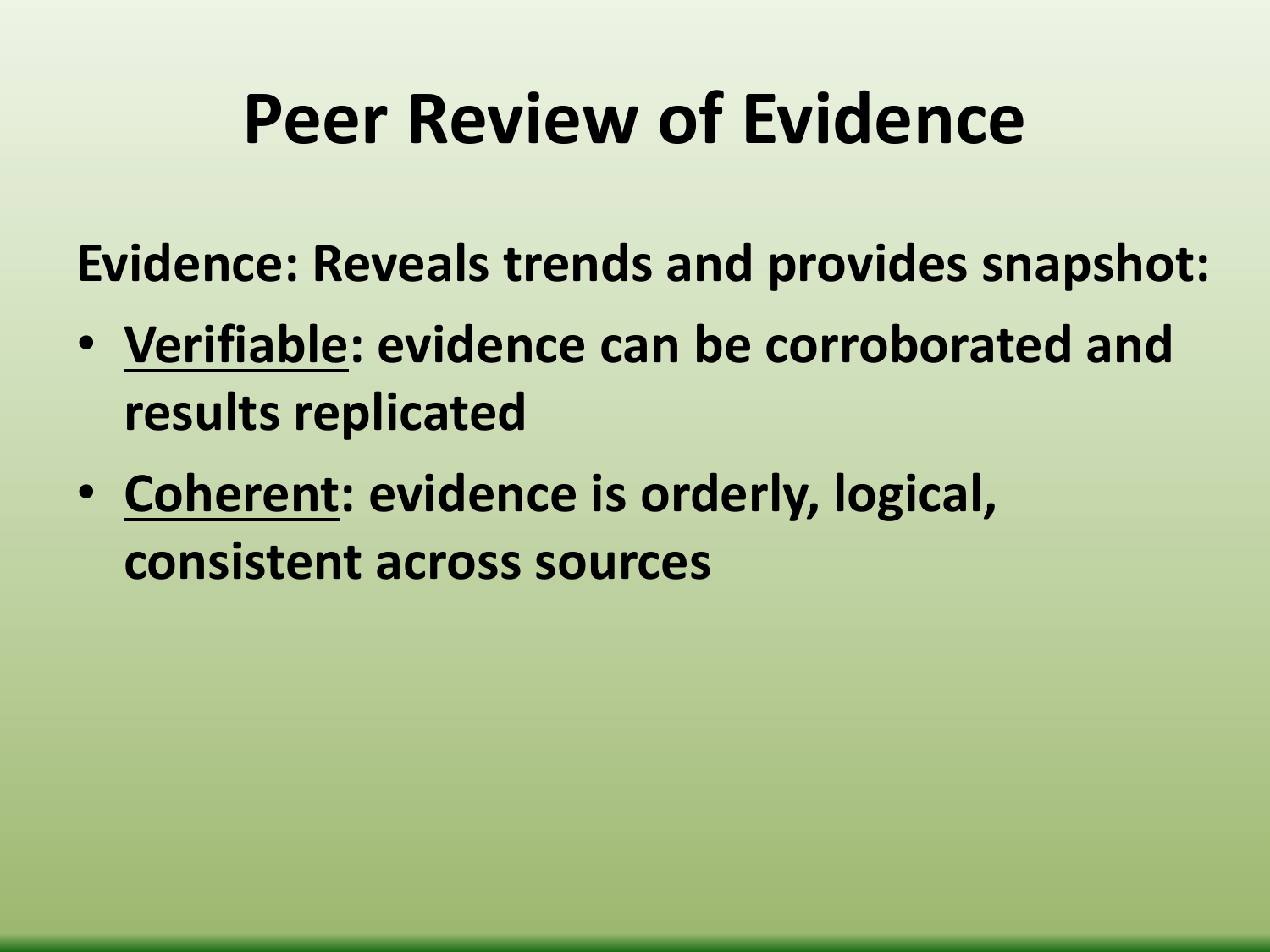## **Peer Review of Evidence**

**Evidence: Reveals trends and provides snapshot:**

- **Objective: evidence is based on observable data and information**
- **Relevant: evidence directly addresses principle and provides basis for action**
- **Representative: evidence reflects a larger body of evidence**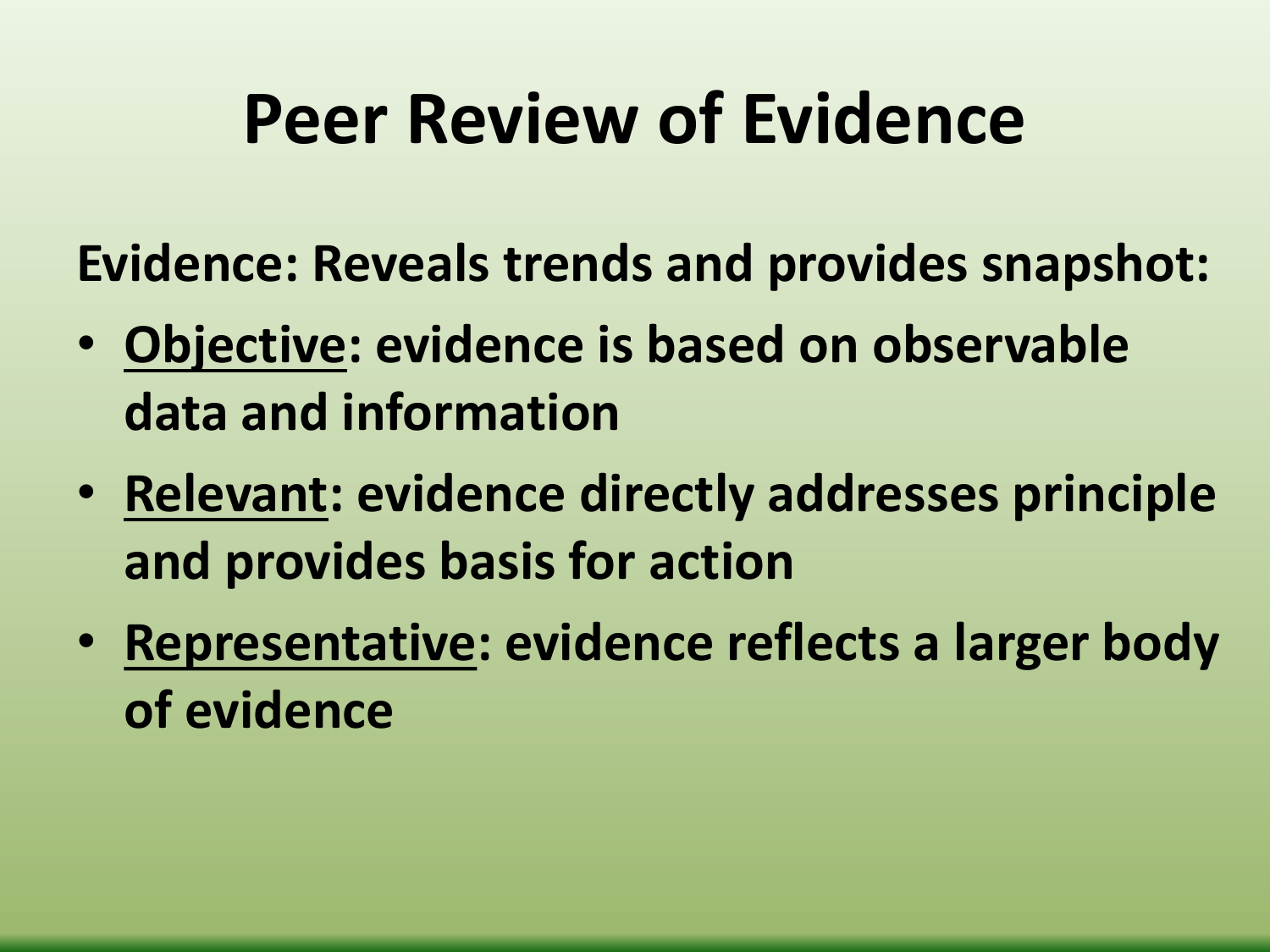#### **Institutional Effectiveness**

#### **Process of Continuous Improvement**

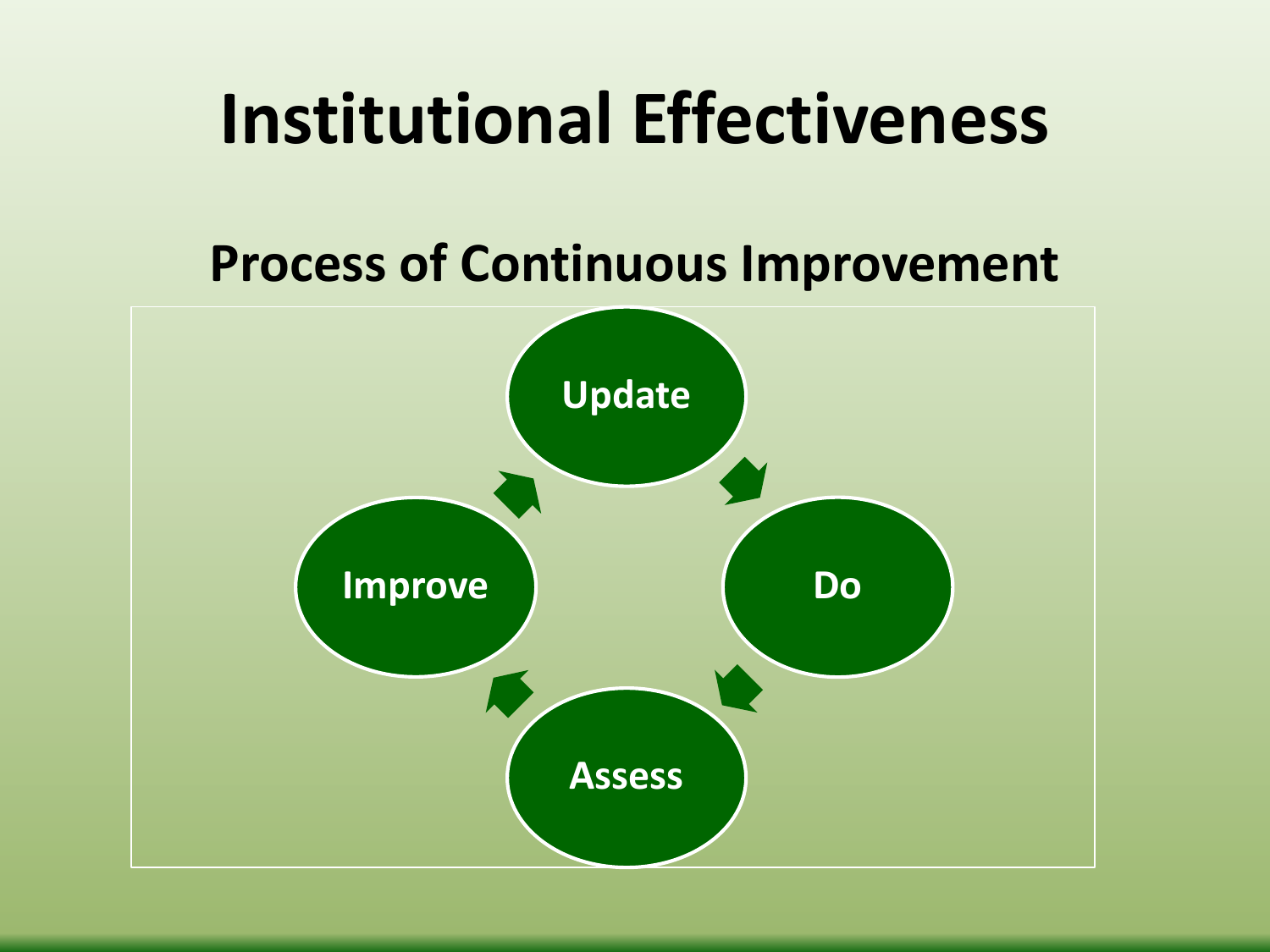#### **Administrative Support Units**

- **Academic Affairs**
	- **VP Academic & Student Affairs**
	- **AVP Academic Affairs & Enrollment Management**
	- **AVP Student Affairs**
	- **Dean, School of Humanities & Social Sciences**
	- **Dean, School of Mathematics & Natural Sciences**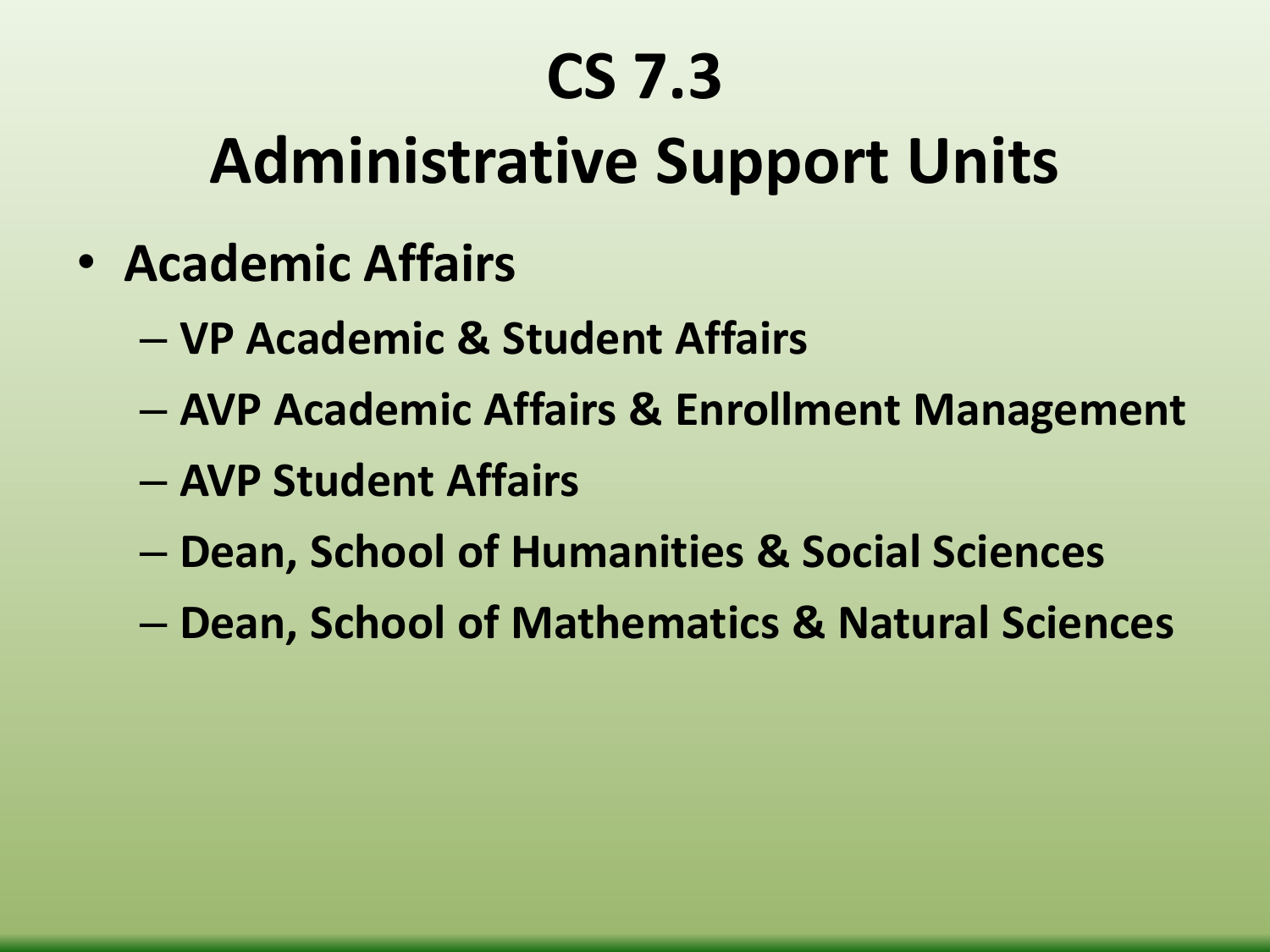#### **Administrative Support Units**

- **Business Affairs**
	- **VP Business Affairs**
	- **Auxiliary/Dining Services**
	- **Business/Plant Operations**
	- **Human Resources**
	- **Grants & Contracts**
	- **Payroll/Student Accounts**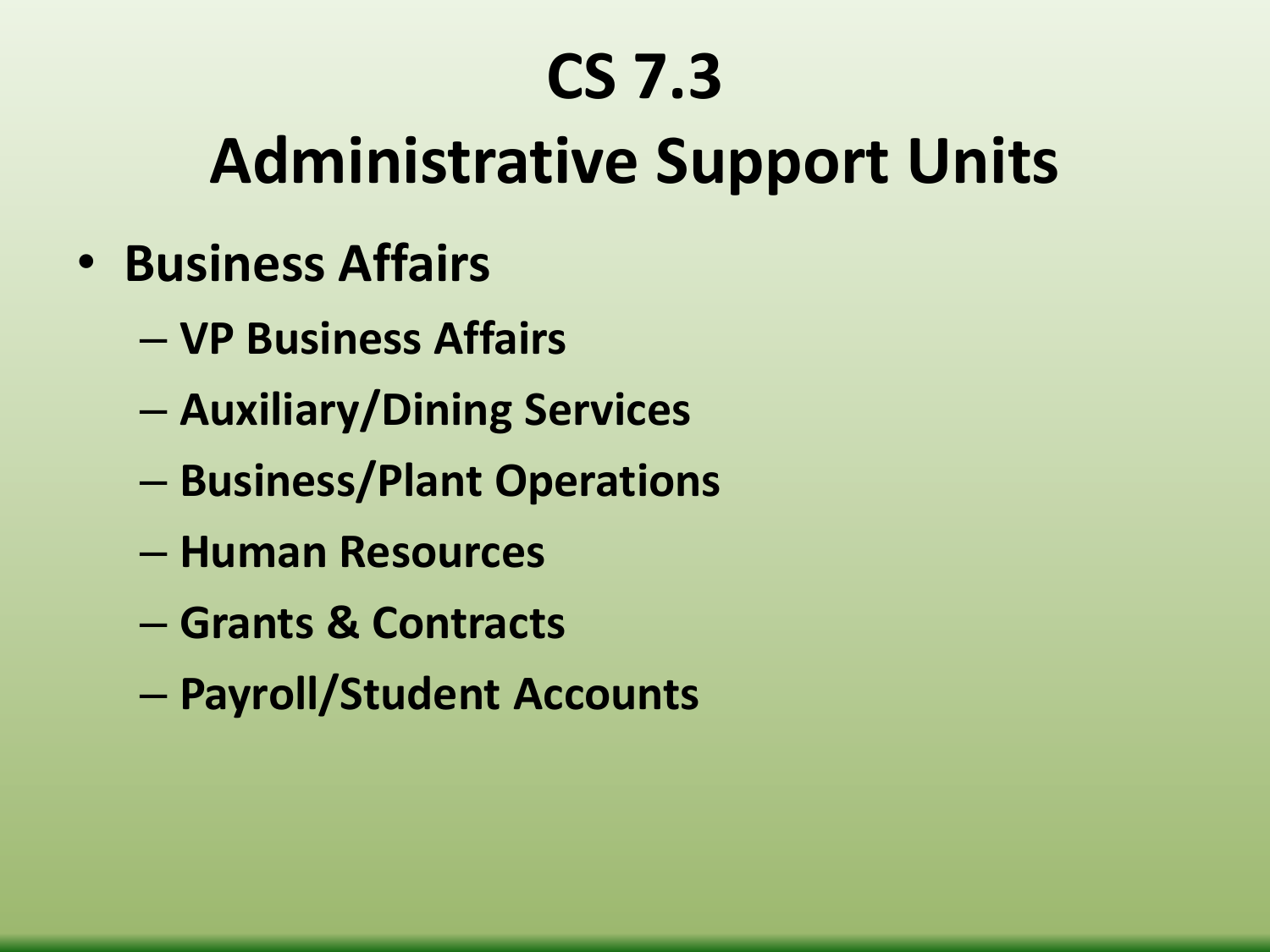#### **Administrative Support Units**

• **EGSC Augusta**

– **AVP for External Campuses**

- **EGSC Statesboro**
	- **Director**
- **President of the College**
	- **Chief of Staff/Legal Counsel**
	- **Institutional Research/SACSCOC Liaison**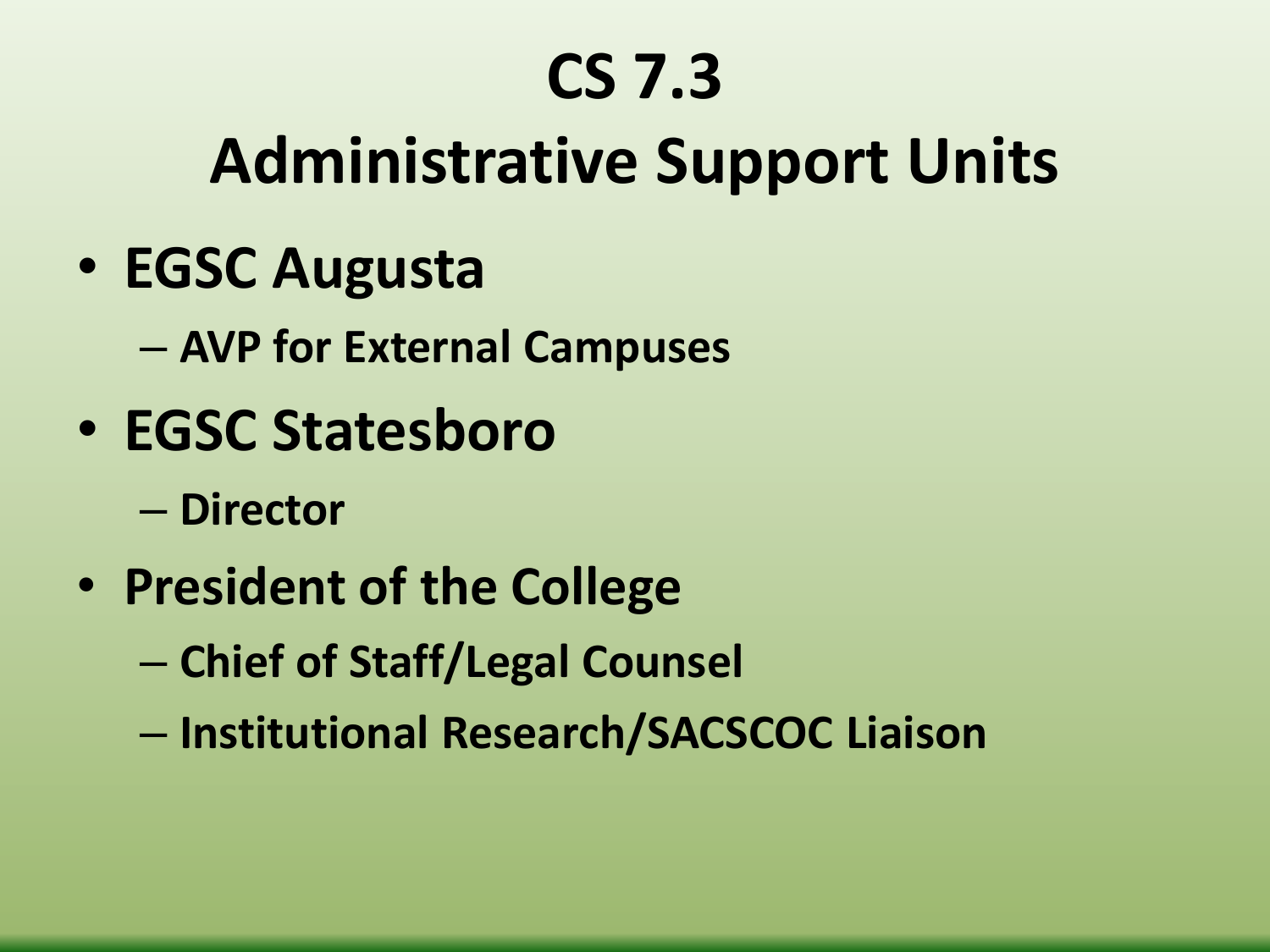#### **Administrative Support Units**

- **Information Technology** 
	- **VP Information Technology**
	- **Database Administration**
	- **Web Services**
	- **Infrastructure Services**
	- **Enterprise Services**
	- **Support Services**
	- **Distance Education**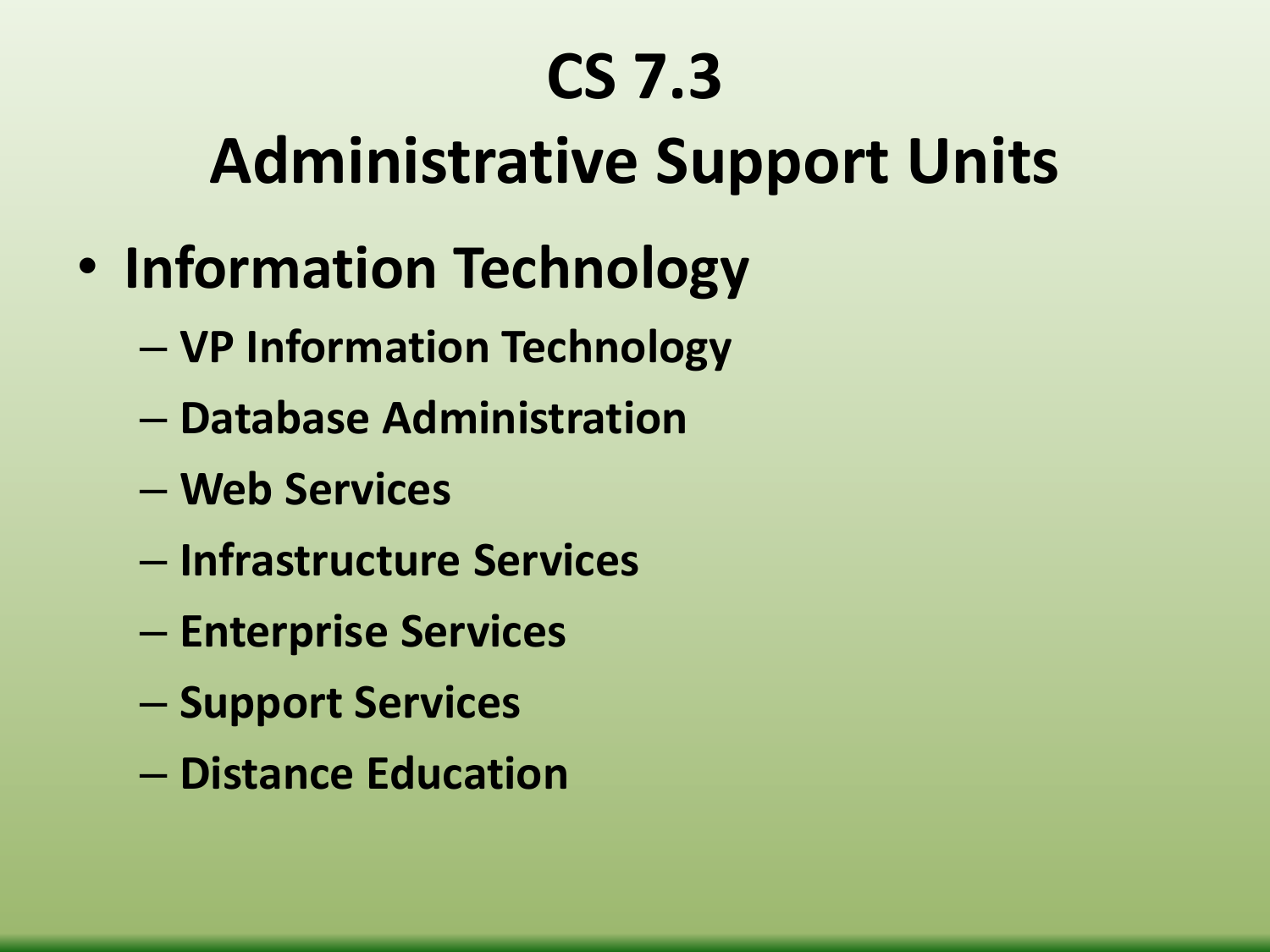#### **Administrative Support Units**

- **Institutional Advancement**
	- **VP Institutional Advancement Office**
	- **Alumni Services for institutional support**
	- **Event Planner**
	- **Fulford Center community programming**
	- **GYSTC programming**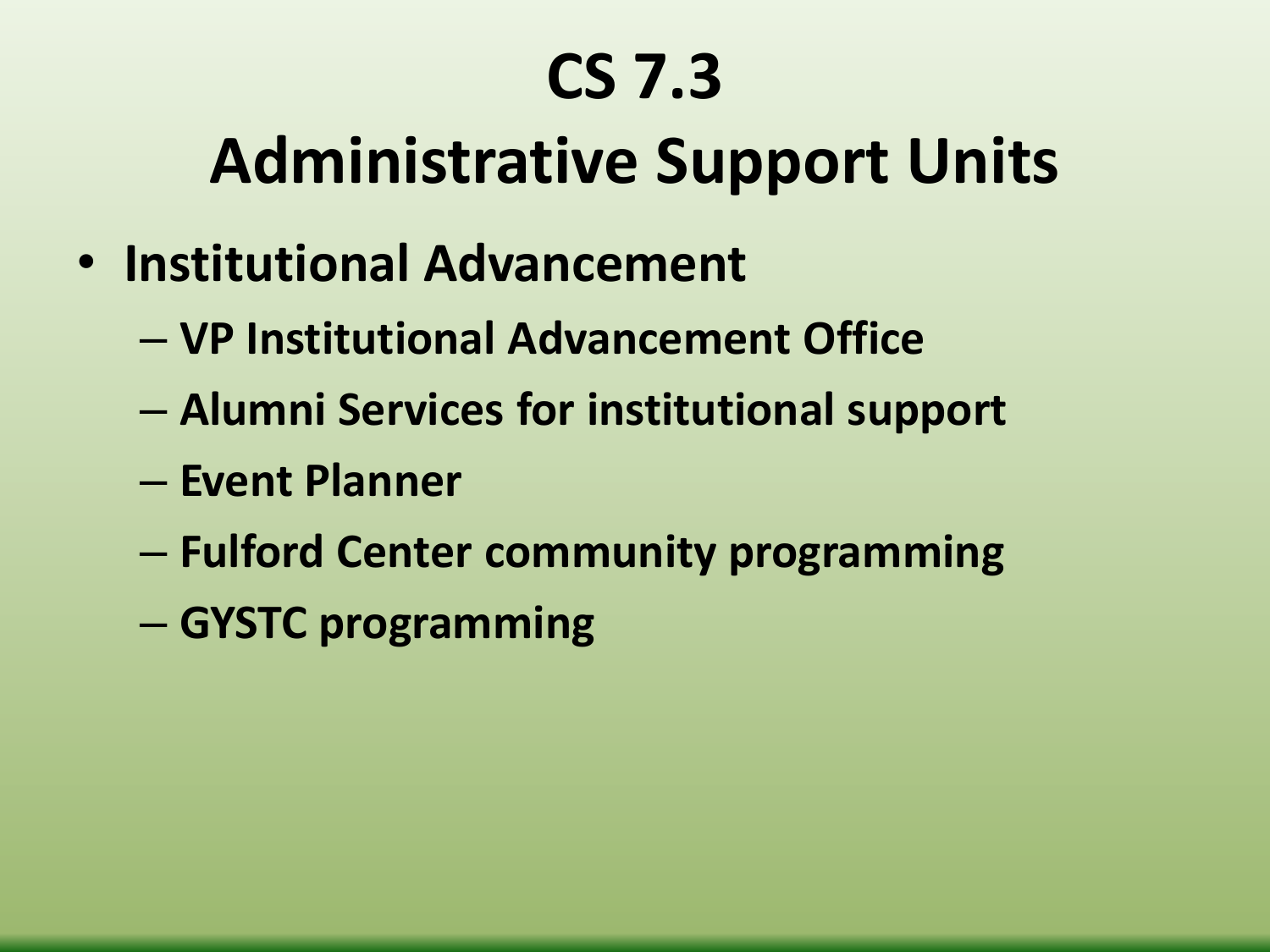#### **CS 8.2.c**

#### **Academic Support Services**

- **Academic Affairs**
	- **Academic Advisement**
	- **African American Male Initiative**
	- **Center for Excellence in Teaching & Learning**
	- **Counseling and Disability Services**
	- **Dual Enrollment**
	- **eLearning**
	- **Learning Commons**
	- **Library**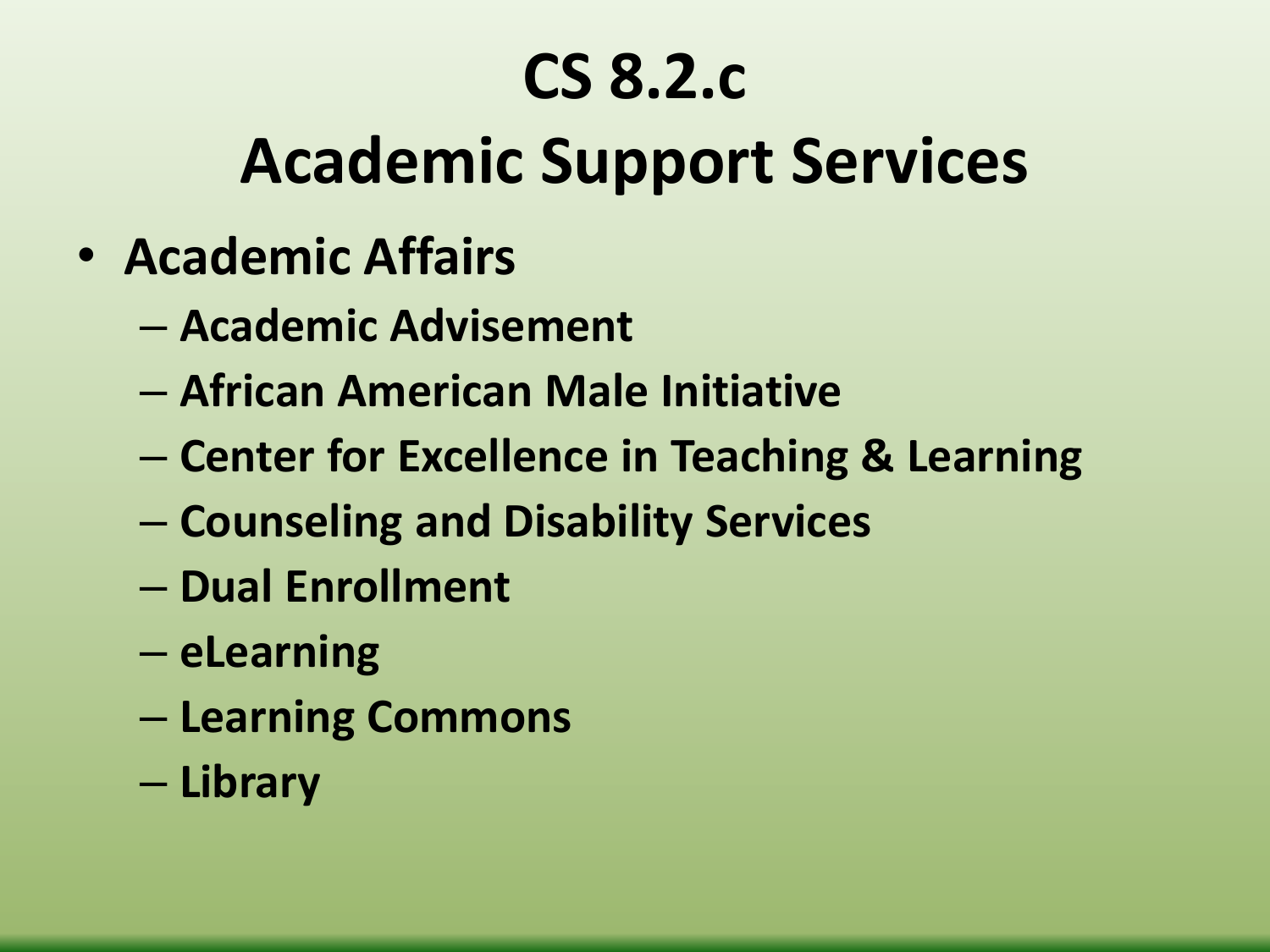#### **CS 8.2.c**

#### **Student Support Services**

- **Student Affairs**
	- **Admissions**
	- **CHOICE**
	- **Financial Aid**
	- **Housing**
	- **Registrar**
	- **Student Conduct**
	- **Student Life**
- **Athletics**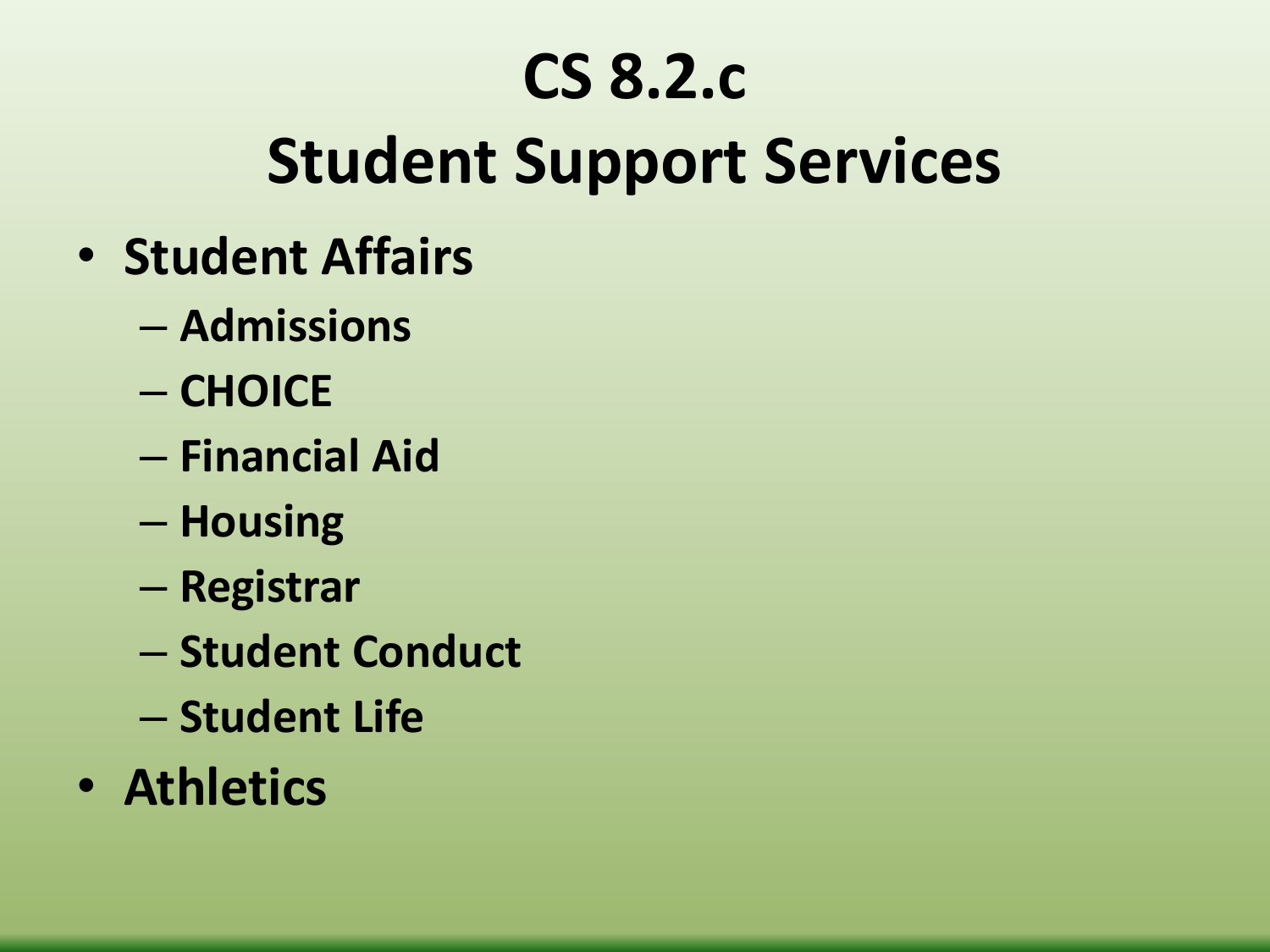#### **UCONN Assessment Primer**

<http://assessment.uconn.edu/assessment-primer/>



**"If you don't know where you are going, you might wind up someplace else." – Yogi Berra**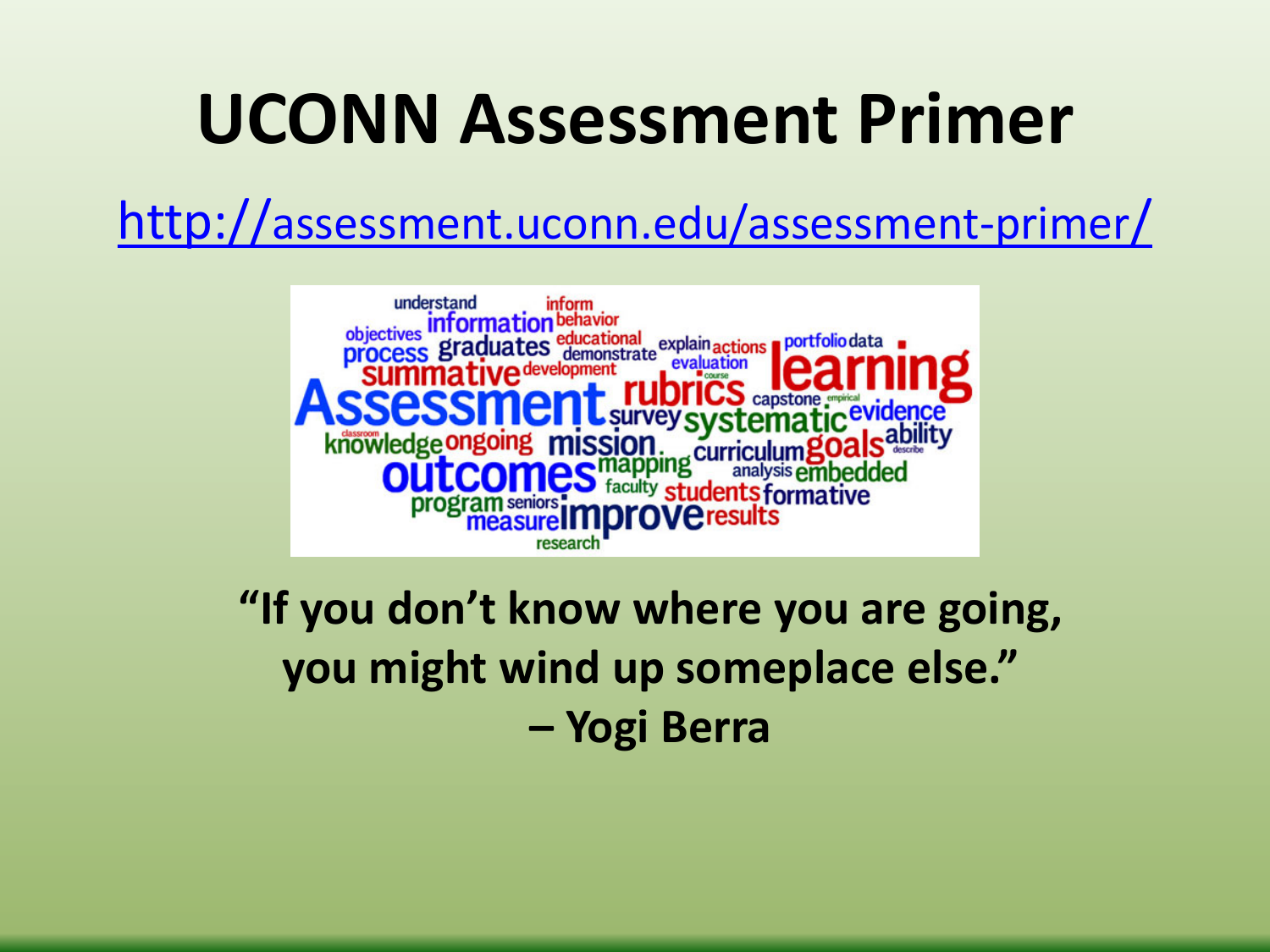#### **UCONN Assessment Primer**

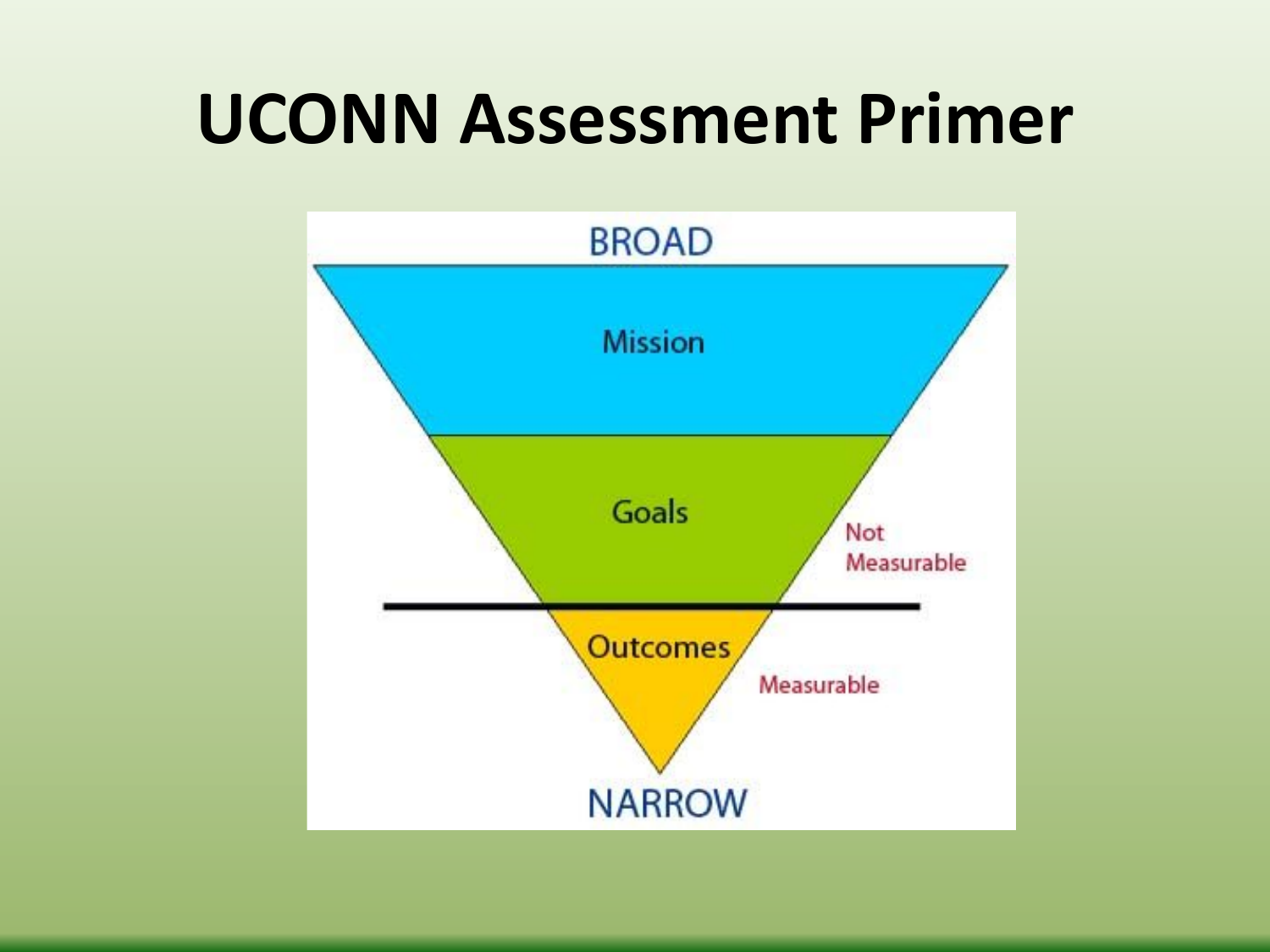## **Mission**

**East Georgia State College is an associate degree granting, liberal arts institution of the University System of Georgia providing its students** *ACCESS* **to both academically transferable programs of study and collaborative programs in occupation related fields.**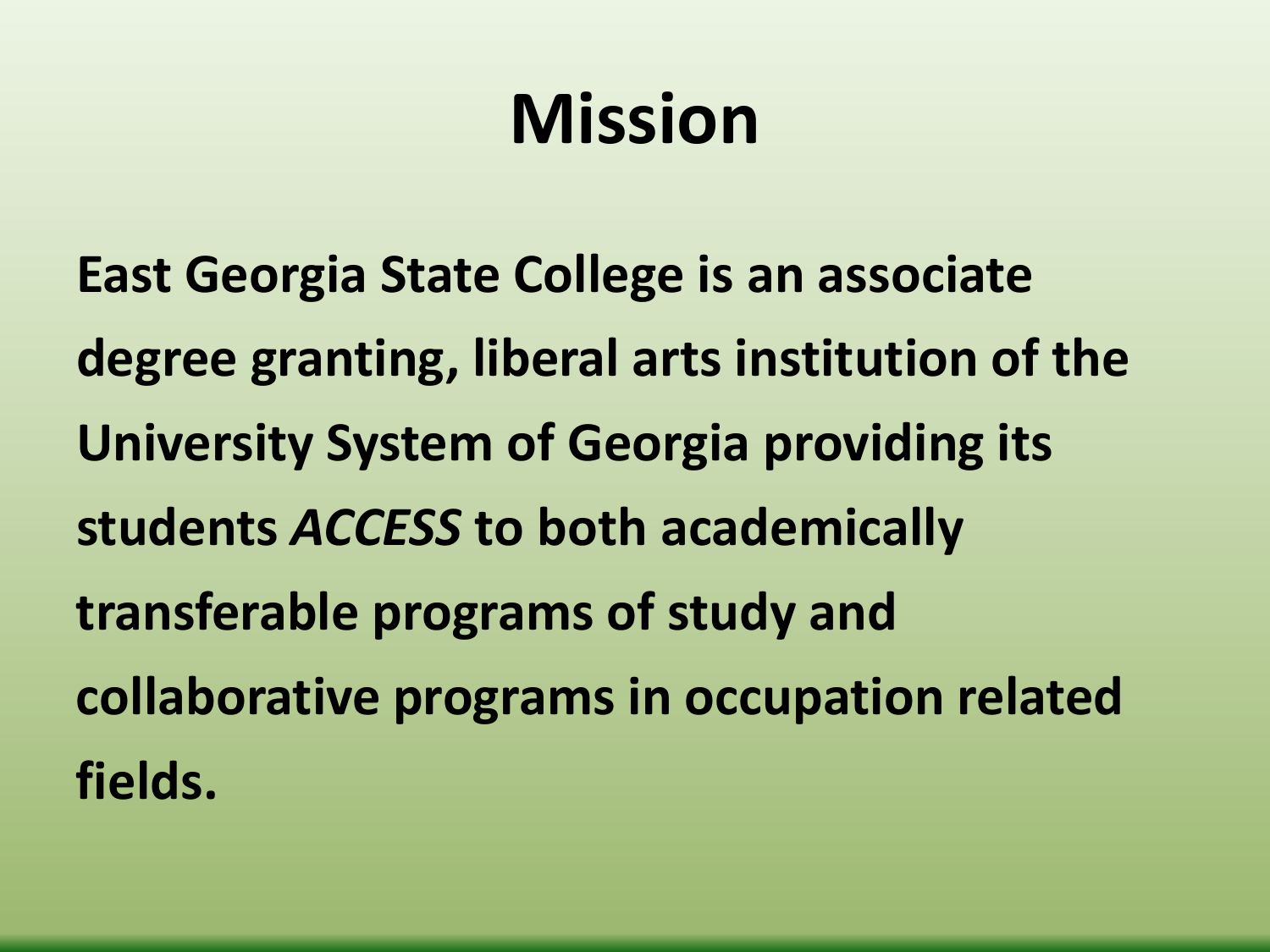## **Terminology**

- **Purpose: why the unit exists**
- **Goals: broad statements of what the unit intends to accomplish over a planning period**
- **Outcomes: expected measurable results**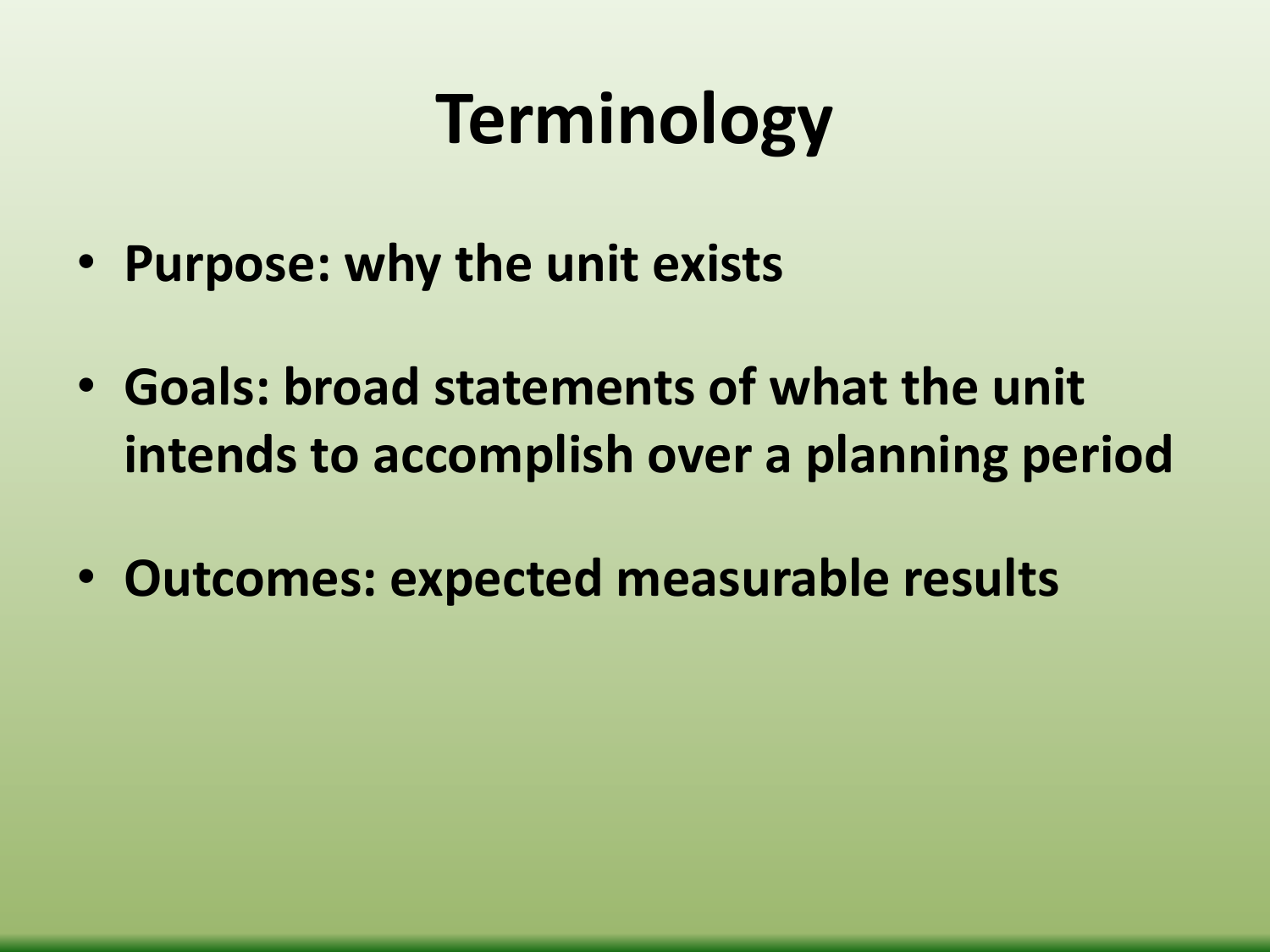## **Institutional Research Example**

- **The purpose of institutional research (IR) is to provide internal and external decision makers with accurate and relevant information on a timely basis.**
- **An annual goal of IR is to satisfy SACSCOC reporting obligations.**
- **An outcome of IR acting as the SACSCOC liaison is to submit a 5th Year Interim Report that peer reviewers accept within the scope of the Integrity Principle.**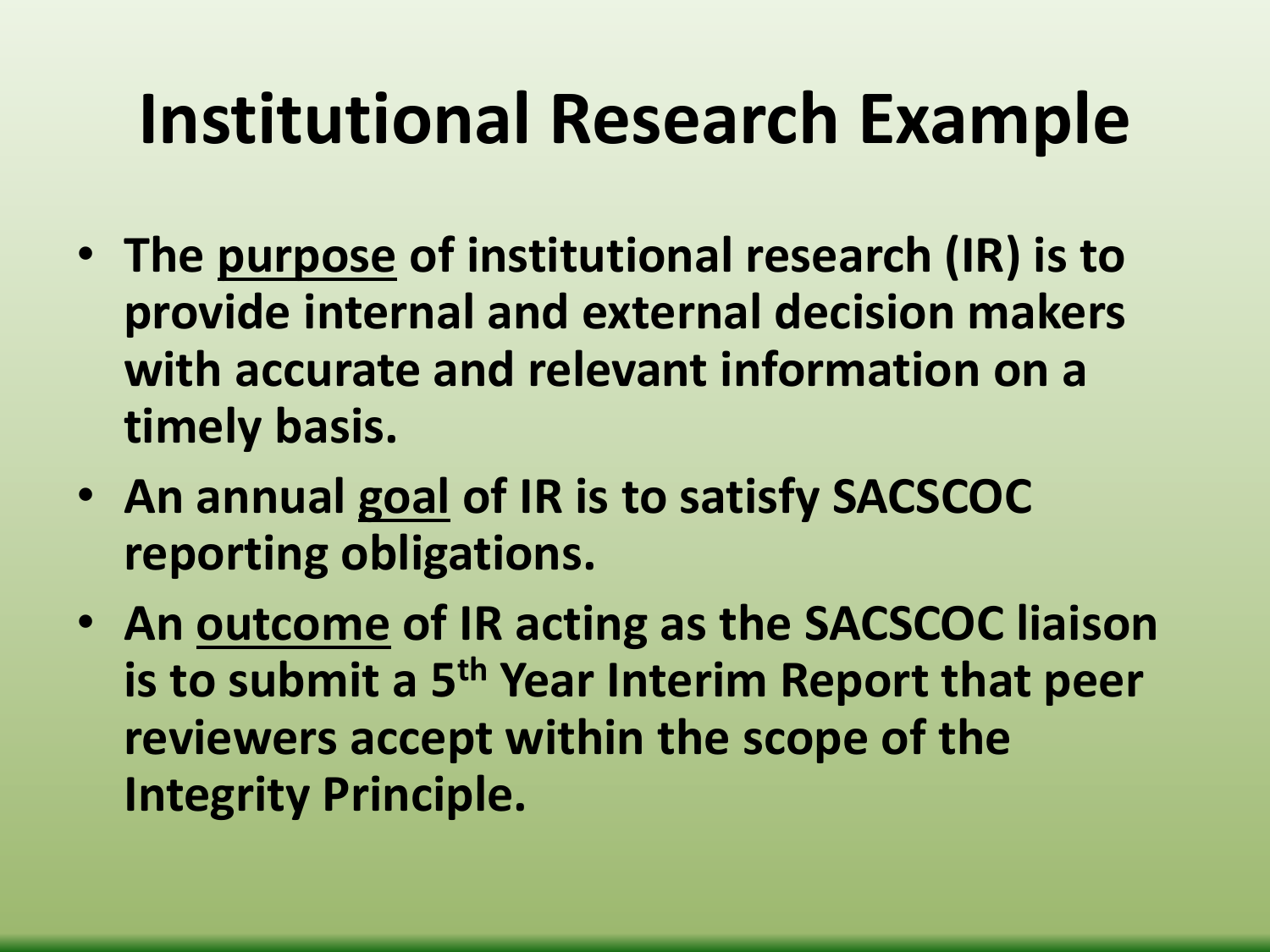## **Exercise Questions**

- **1. Which institutional goal does the unit serve?**
- **2. What is the unit's purpose?**
- **3. What functions does the unit perform?**
- **4. For whose benefit are these functions performed?**
- **5. What goals will guide unit's plan for next year?**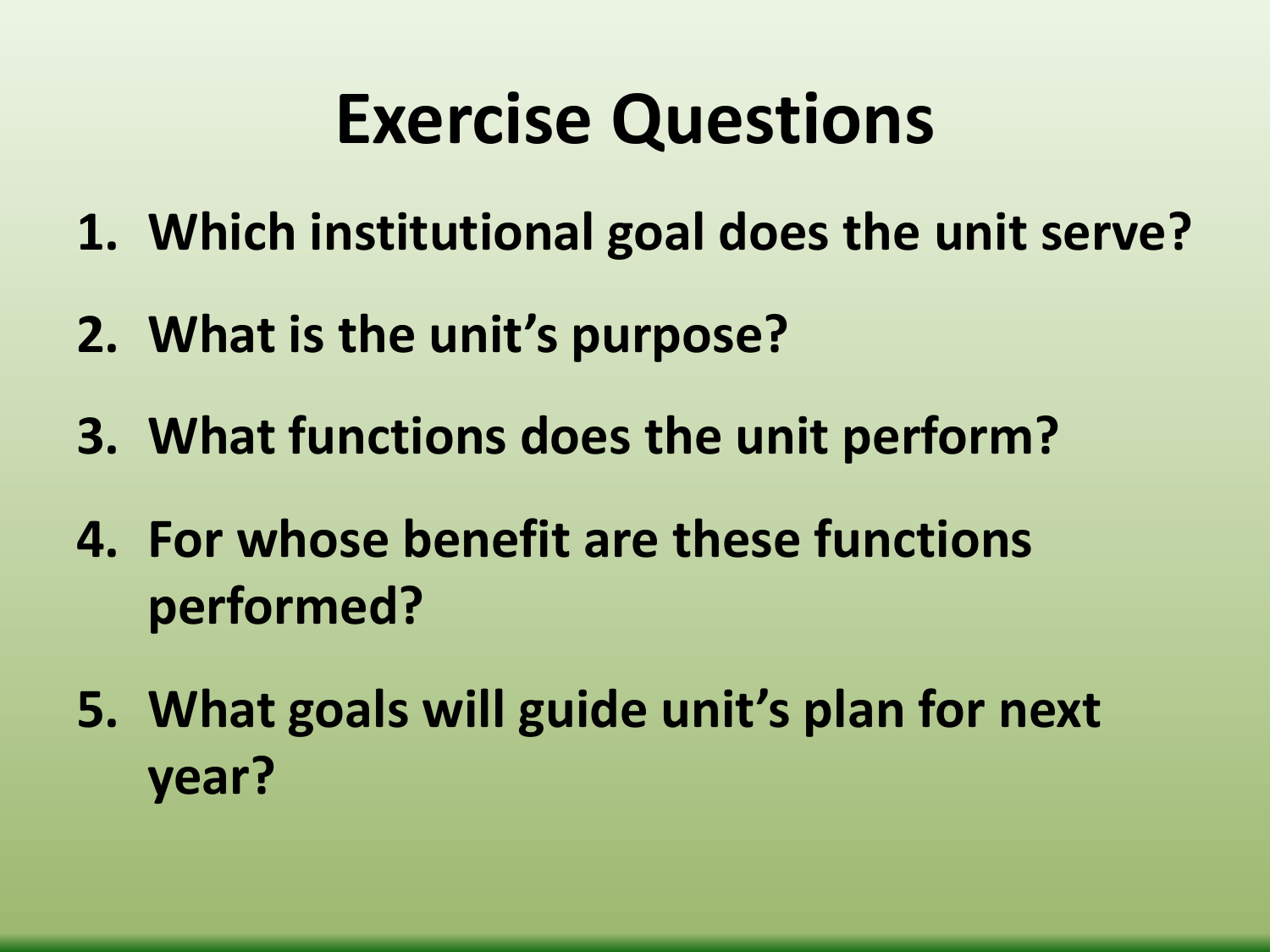### **Unit Outcomes**

- **Relevant to the unit's purpose/goals**
- **Clearly stated and specific**
- **Measurable**
- **Improvable**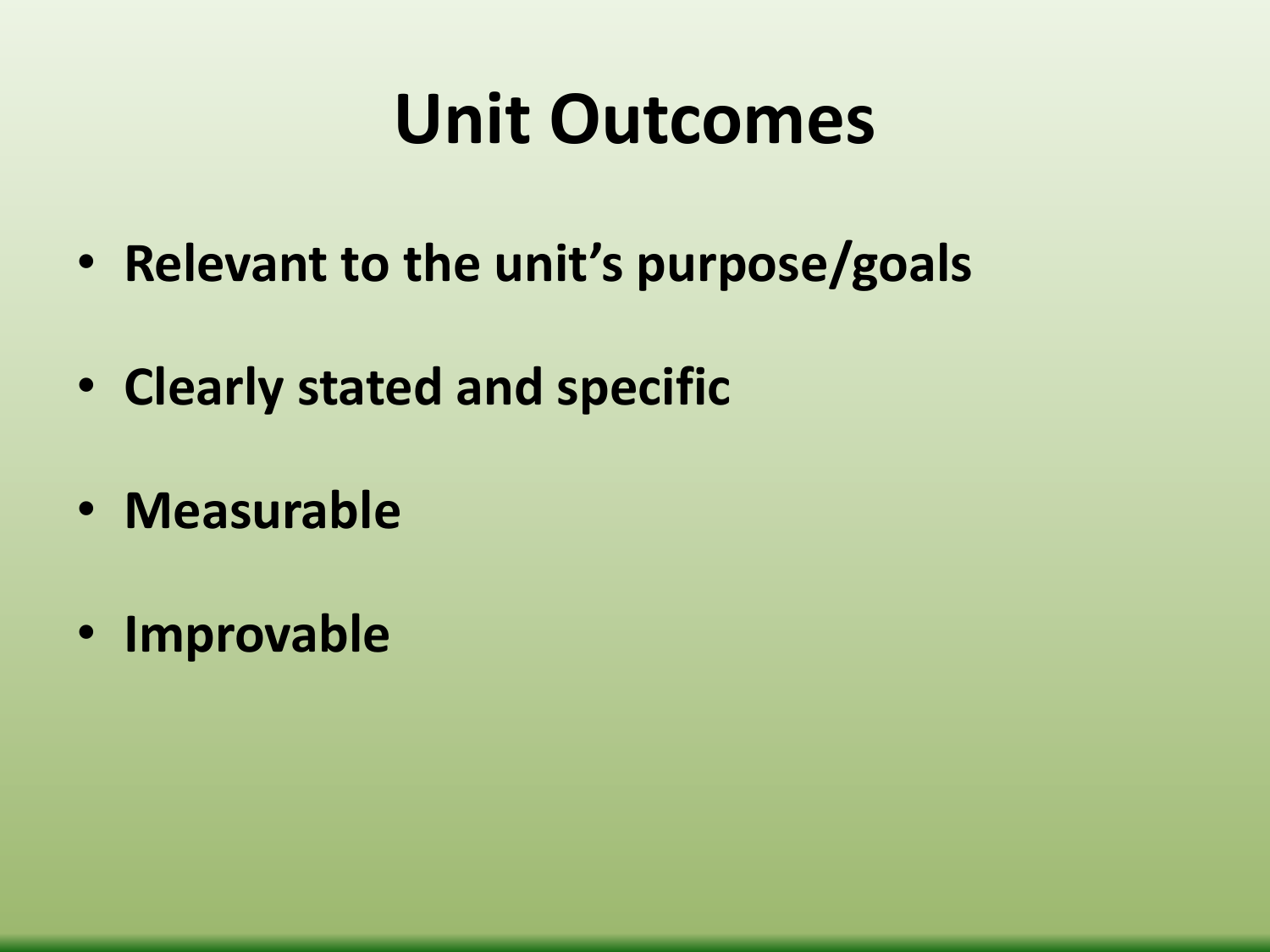## **Assessment Methods**

- **Measures are the methods used to gather information on how effectively an outcome is met**
- **Measures can be quantitative or qualitative**
- **Measures can be direct or indirect**

**See Marymount University Administrative Assessment Plan available at [http://www.ega.edu/announce/Marymount\\_U\\_Administrative\\_Assessment](http://www.ega.edu/announce/Marymount_U_Administrative_Assessment_Handbook.pdf) \_Handbook.pdf**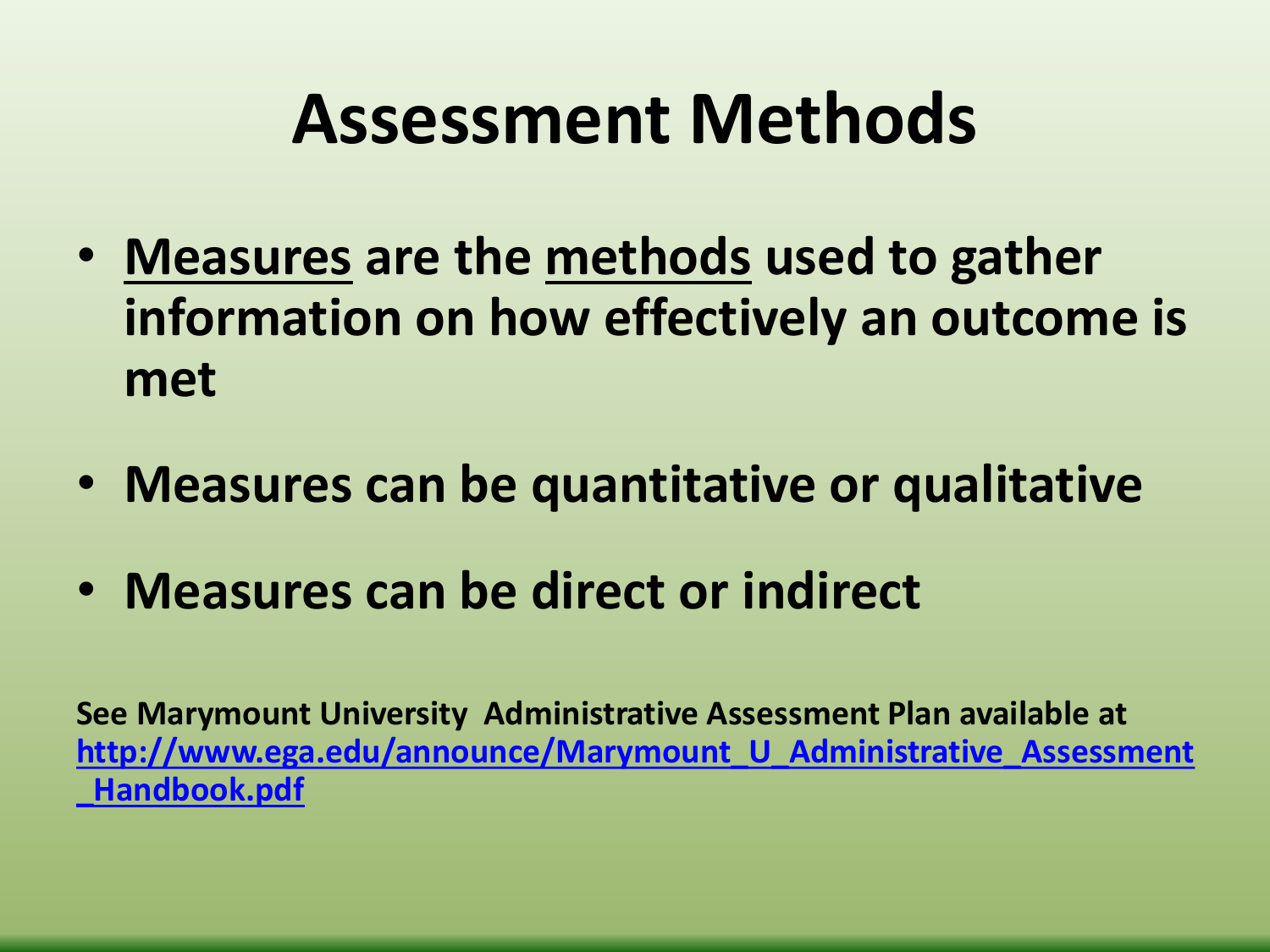## **Assessment Methods Example**

#### **Registrar's Office maintains accurate records**

| <b>Types</b>        | <b>Direct</b>                                  | <b>Indirect</b>                                    |
|---------------------|------------------------------------------------|----------------------------------------------------|
| <b>Quantitative</b> | <b>Number of reported</b><br>transcript errors | <b>Student survey of</b><br>transcript accuracy    |
| <b>Qualitative</b>  | <b>Review of student</b><br>record policy      | <b>Registrar office focus</b><br>group on accuracy |

**See Marymount University Administrative Assessment Plan available at [http://www.ega.edu/announce/Marymount\\_U\\_Administrative\\_Assessment](http://www.ega.edu/announce/Marymount_U_Administrative_Assessment_Handbook.pdf) \_Handbook.pdf**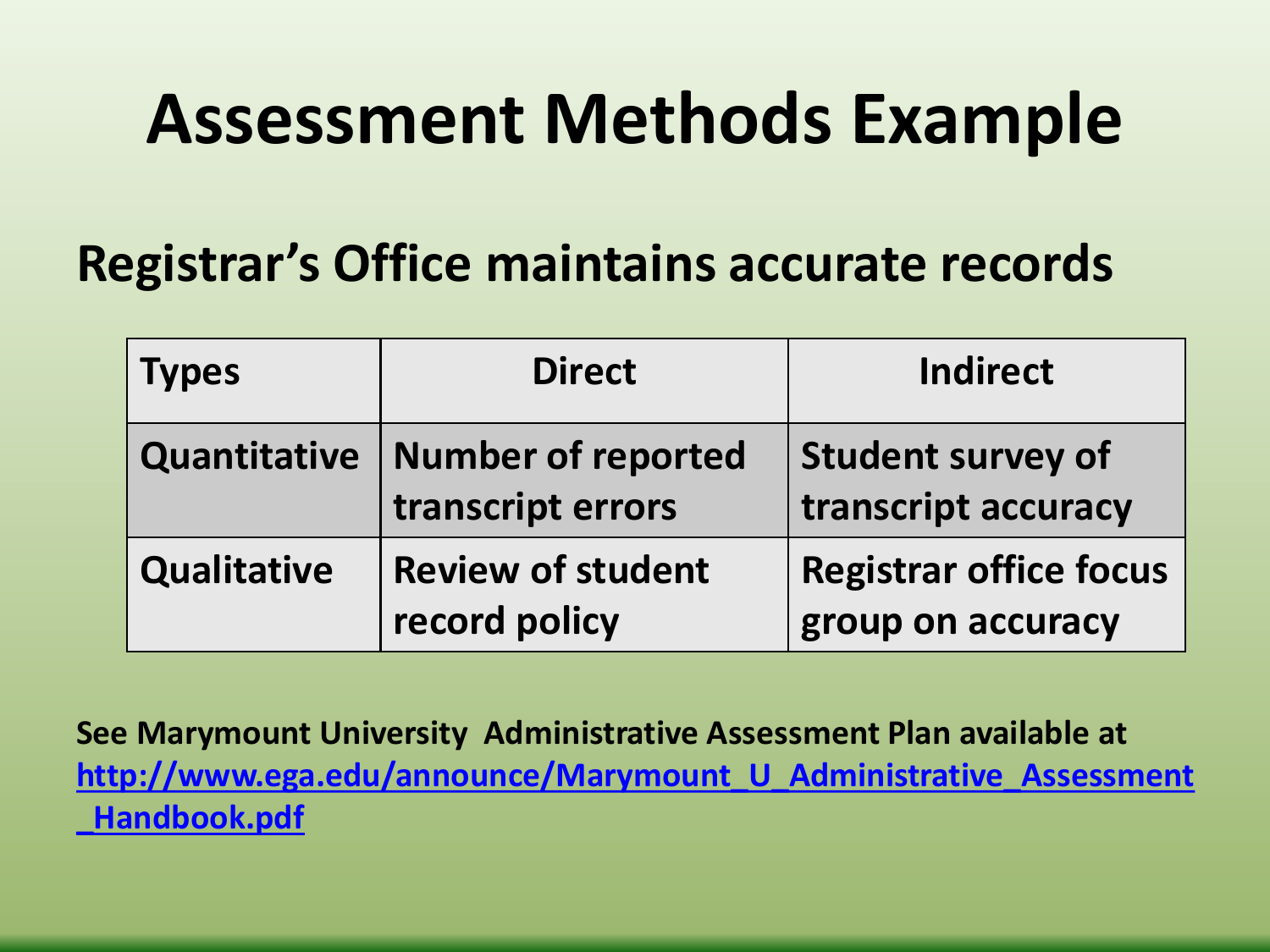## **Assessment Methods**

- **Critical Success Factors**
	- **Reliable infrastructure**
	- **Rapid response time**
	- **Competent staff**
	- **Adequate funding**
- **Reference Points**
	- **Planned vs. actual performance**
	- **Regulations, policies, and benchmarks**
	- **Comparisons to peers**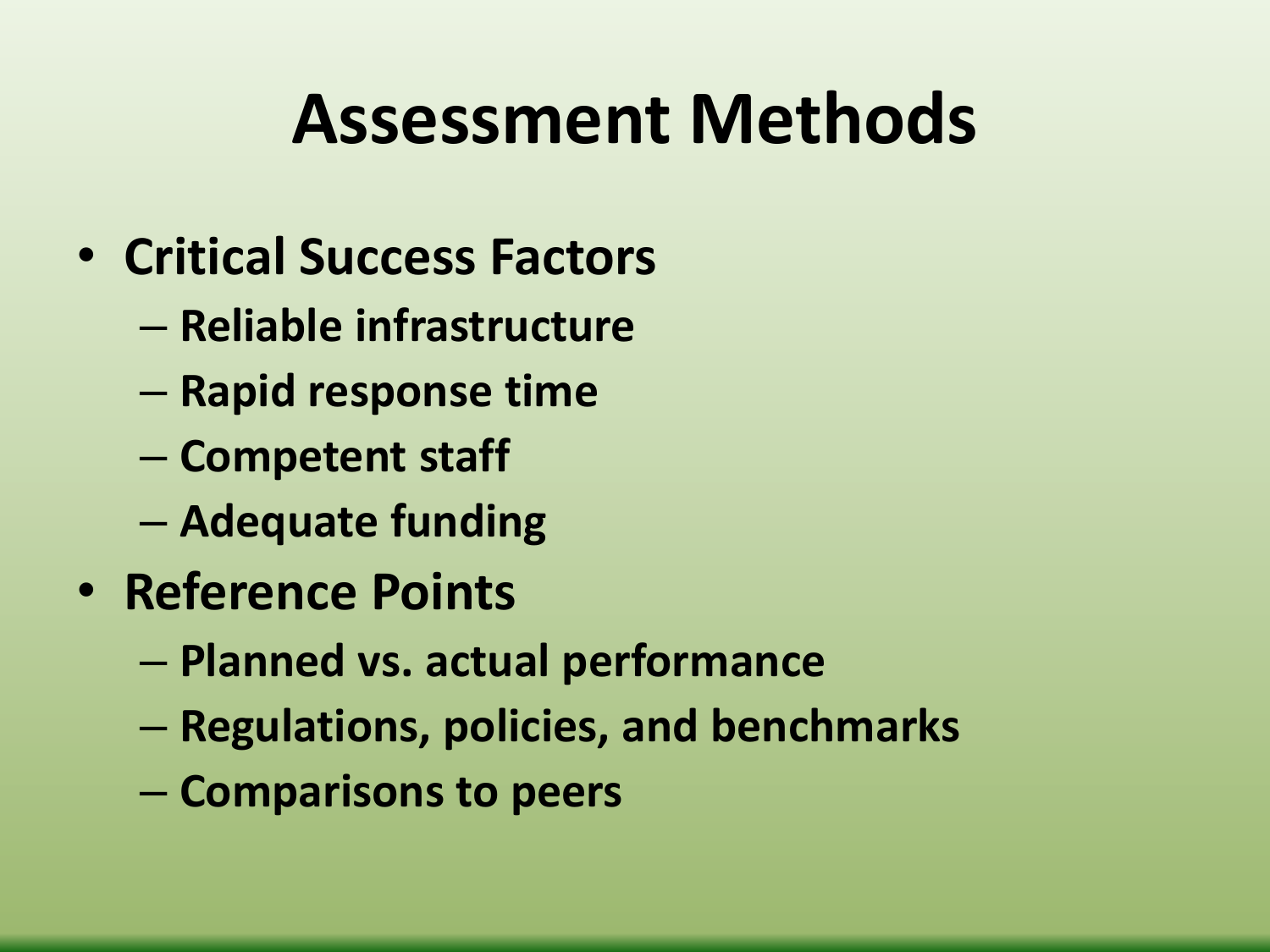## **Report and Plan**

- **Report on current status**
	- **Extent unit goals are being reached**
- **Prepare plan to assess**
	- **Identify opportunities to improve**
- **Assess to improve**
	- **Track performance against outcome metrics**
- **Report results and revise plan annually**
	- **Report challenges met and improvements made**
	- **Plan to focus on new opportunities to improve**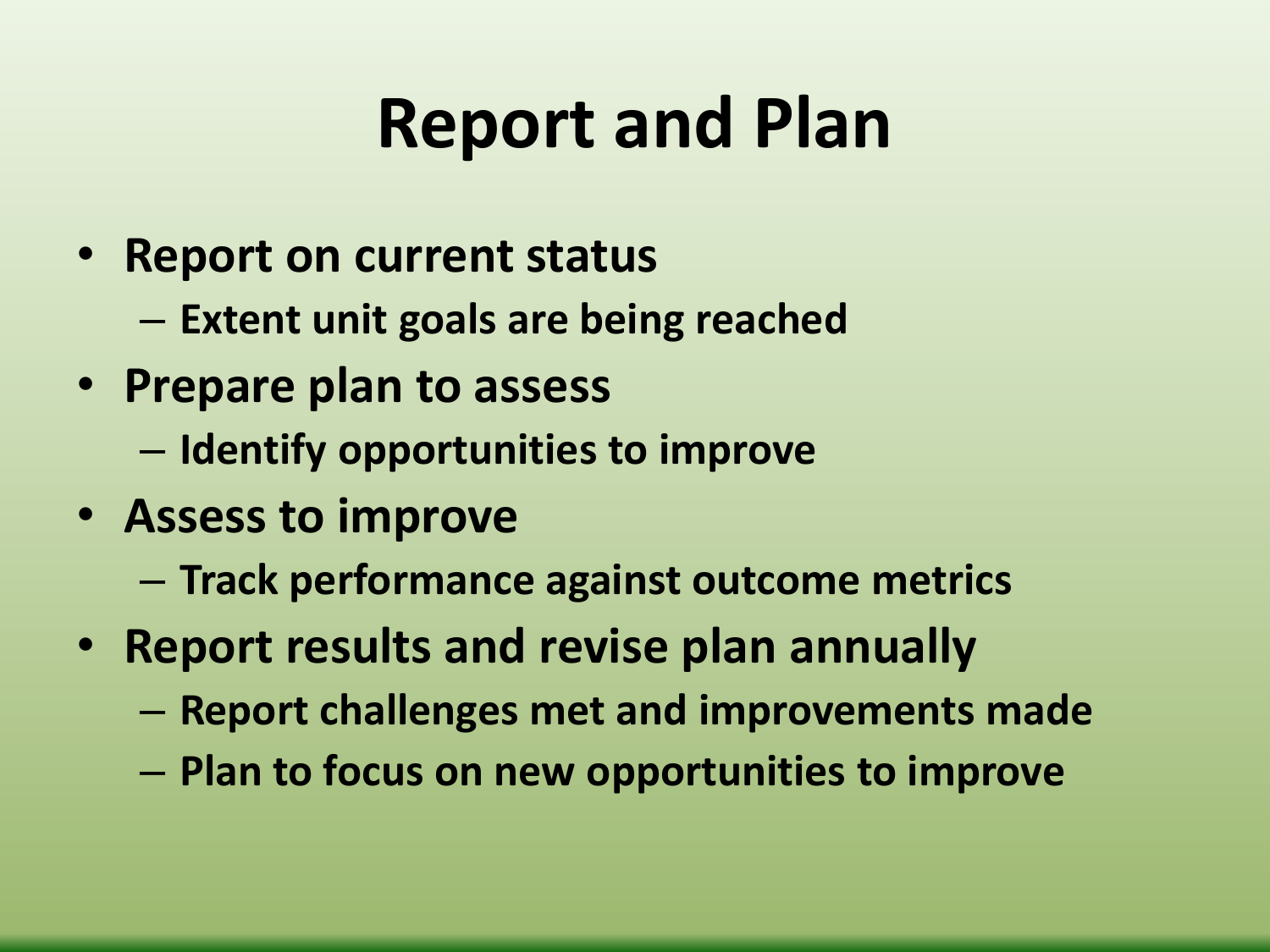## **Continuous Quality Improvement**

• **Service: meeting stakeholder expectations**

• **Effectiveness: achieving unit's purpose/goals**

• **Efficiency: performing functions within budget**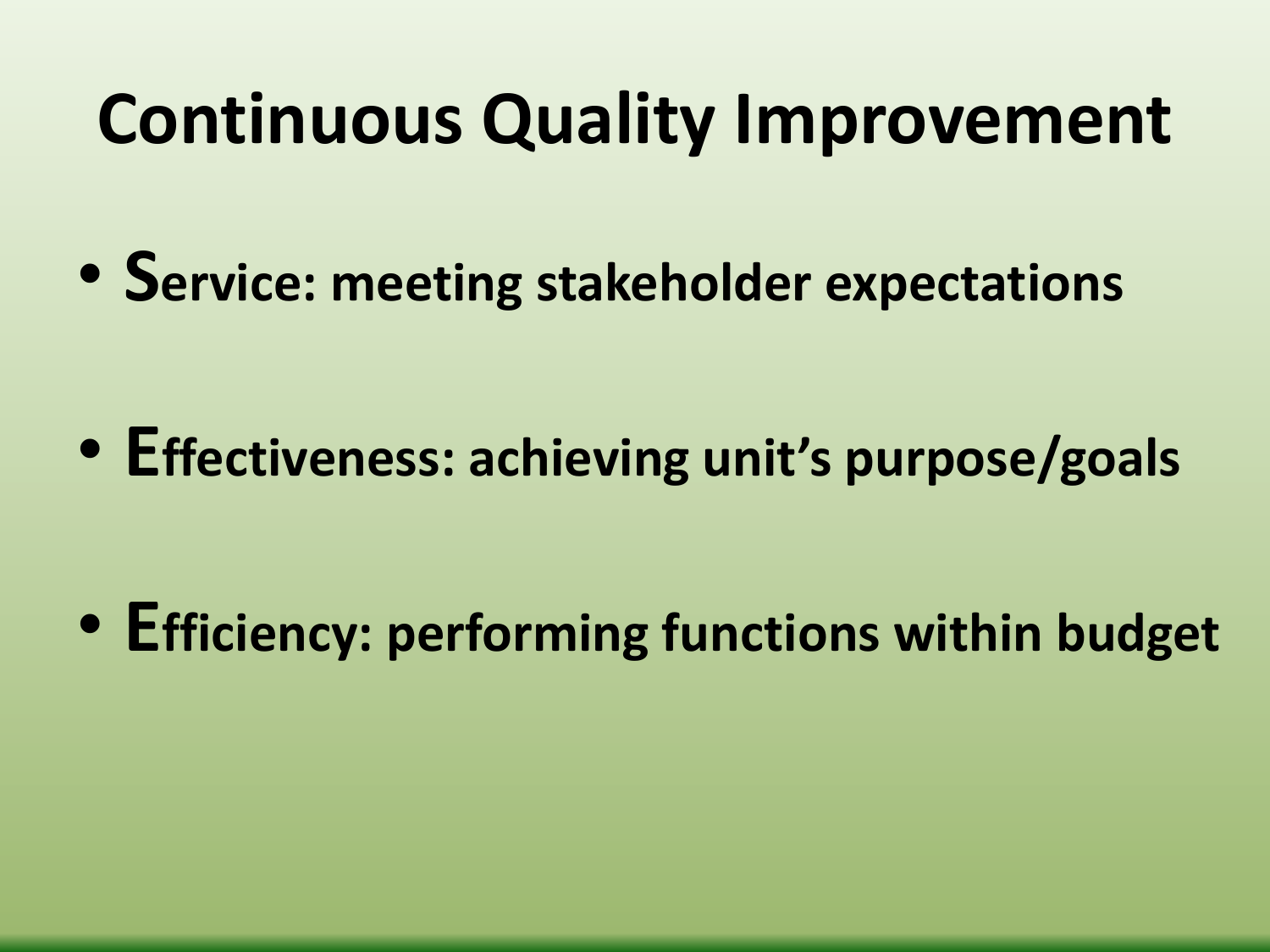## **EGSC Vision**

**East Georgia State College seeks to be a state of Georgia leader in providing a model for expanding** *ACCESS* **to higher education as the state seeks to increase dramatically its rate of college progression and completion.**